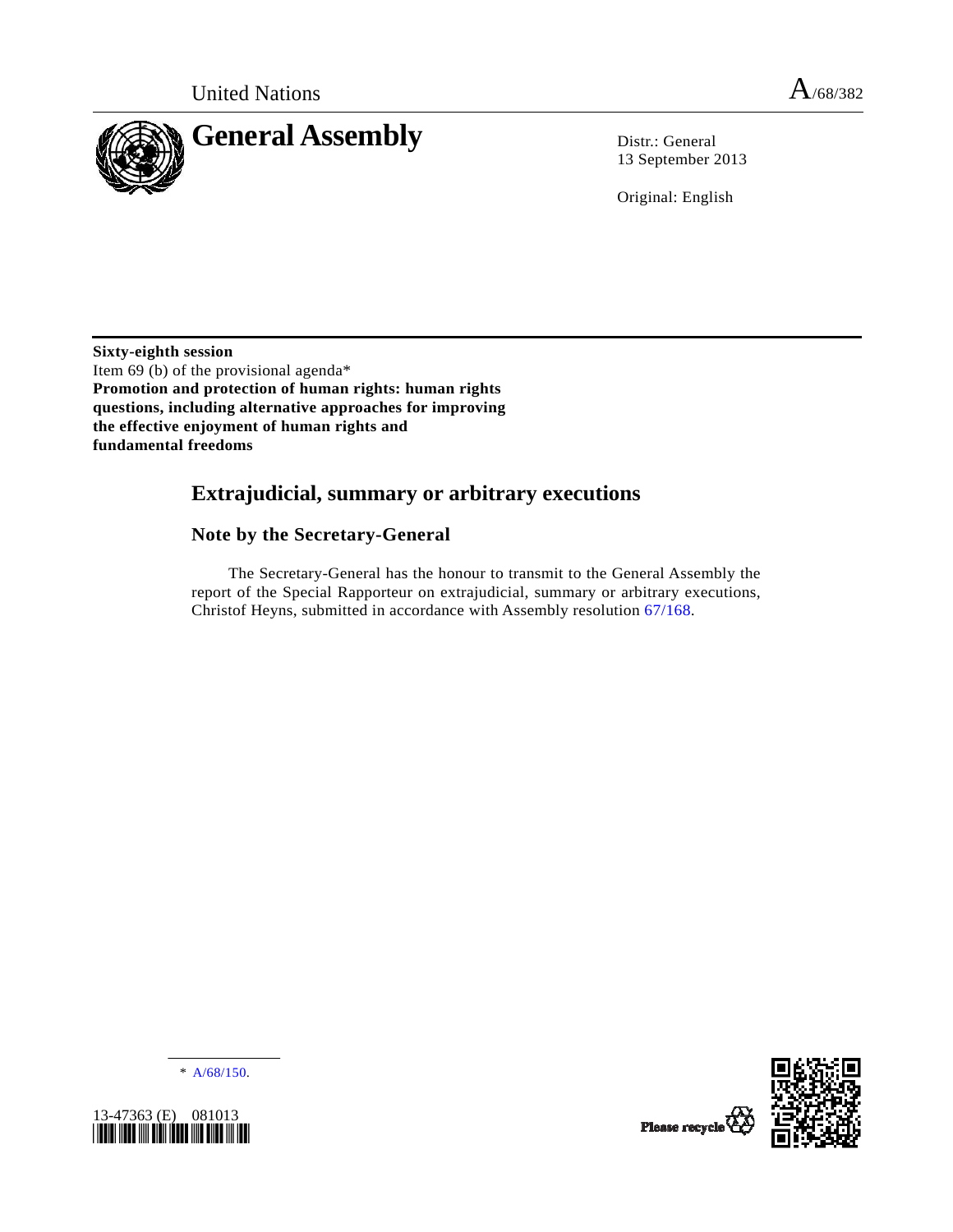# **Report of the Special Rapporteur on extrajudicial, summary or arbitrary executions**

## *Summary*

 In the present report, the Special Rapporteur focuses on the use of lethal force through armed drones from the perspective of protection of the right to life.

 Although drones are not illegal weapons, they can make it easier for States to deploy deadly and targeted force on the territories of other States. As such, they risk undermining the protection of life in the immediate and longer terms. If the right to life is to be secured, it is imperative that the limitations posed by international law on the use of force are not weakened by broad justifications of drone strikes.

 The Special Rapporteur examines the ways in which the constitutive regimes of international law, including international human rights law, international humanitarian law and the law on the inter-State use of force, regulate the use of armed drones. He reiterates that these legal regimes constitute an interconnected and holistic system and emphasizes the distinctive role of each in protecting the right to life. He cautions against wide and permissive interpretations of their rules and standards and underlines the centrality of transparency and accountability obligations.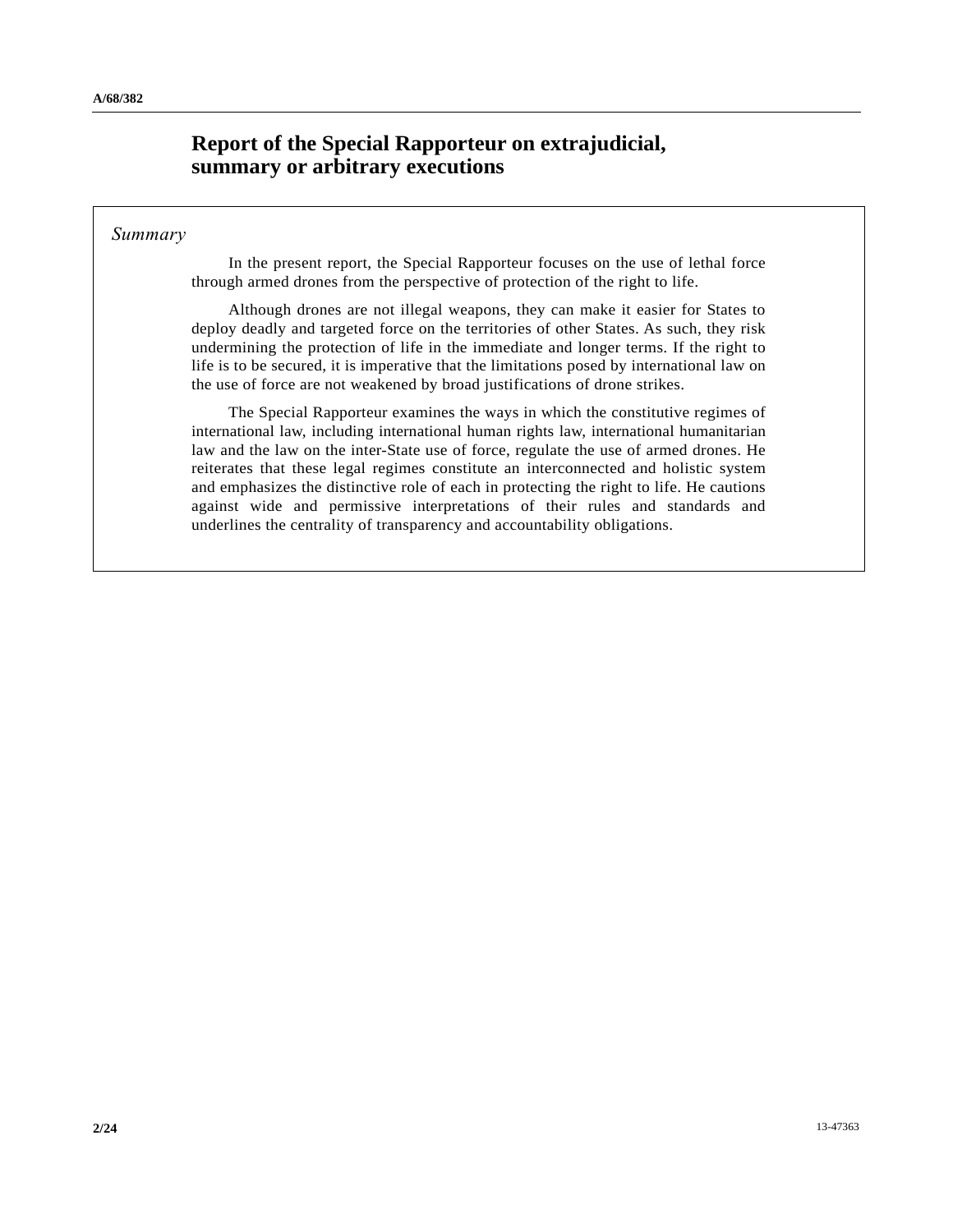# **I. Introduction**

1. The present report provides an overview of the activities carried out by the Special Rapporteur since the submission of his previous report to the General Assembly  $(A/67/275)$  $(A/67/275)$  $(A/67/275)$ . In section III, he focuses on issues of concern regarding armed drones and the right to life.

# **II. Activities of the Special Rapporteur**

2. The activities carried out by the Special Rapporteur from 1 September 2012 to 31 March 2013 are outlined in his report to the Human Rights Council at its twenty-third session ([A/HRC/23/47](http://undocs.org/A/HRC/23/47) and Add.1-7 and Add.1/Corr.1). In the thematic section of that report, the Special Rapporteur focused on lethal autonomous robots and the protection of life.

# **A. International and national meetings**

3. From 17 to 19 April 2013, the Special Rapporteur participated in a Wilton Park conference on drone strikes under international law, held in association with the Geneva Academy of International Humanitarian Law and Human Rights and the Office of the United Nations High Commissioner for Human Rights (OHCHR).

4. On 23 May, the Special Rapporteur made a presentation on lethal autonomous robots at the United Nations Institute for Disarmament Research, Geneva.

5. On 29 May, the Special Rapporteur delivered a statement during the urgent debate on the deteriorating situation of human rights in the Syrian Arab Republic and the recent killings in Al Qusayr, held during the twenty-third session of the Human Rights Council.

6. From 24 to 28 June, he attended the twentieth annual meeting of special rapporteurs, representatives, independent experts and chairs of working groups of the special procedures of the Human Rights Council, held in Vienna. On 27 and 28 June, he attended an international expert conference organized by the Government of Austria with the support of OHCHR entitled "Vienna+20: Advancing the Protection of Human Rights", aimed at continuing the legacy of the World Conference on Human Rights, held in Vienna in 1993.

7. On 13 July, the Special Rapporteur organized an expert meeting on drones and the right to life at the Oxford Institute for Ethics, Law and Armed Conflict, United Kingdom of Great Britain and Northern Ireland, in order to inform the present report. The Special Rapporteur thanks all participants for their assistance in the preparation of the report.

8. On 16 July, the Special Rapporteur delivered a presentation on lethal autonomous robots at Kellogg College, University of Oxford, United Kingdom.

9. On 26 and 27 July, the Special Rapporteur convened a joint meeting with the Working Group of the African Commission on Human and Peoples' Rights on the Death Penalty and Extrajudicial, Summary or Arbitrary Killings in Africa at the University of Pretoria, South Africa.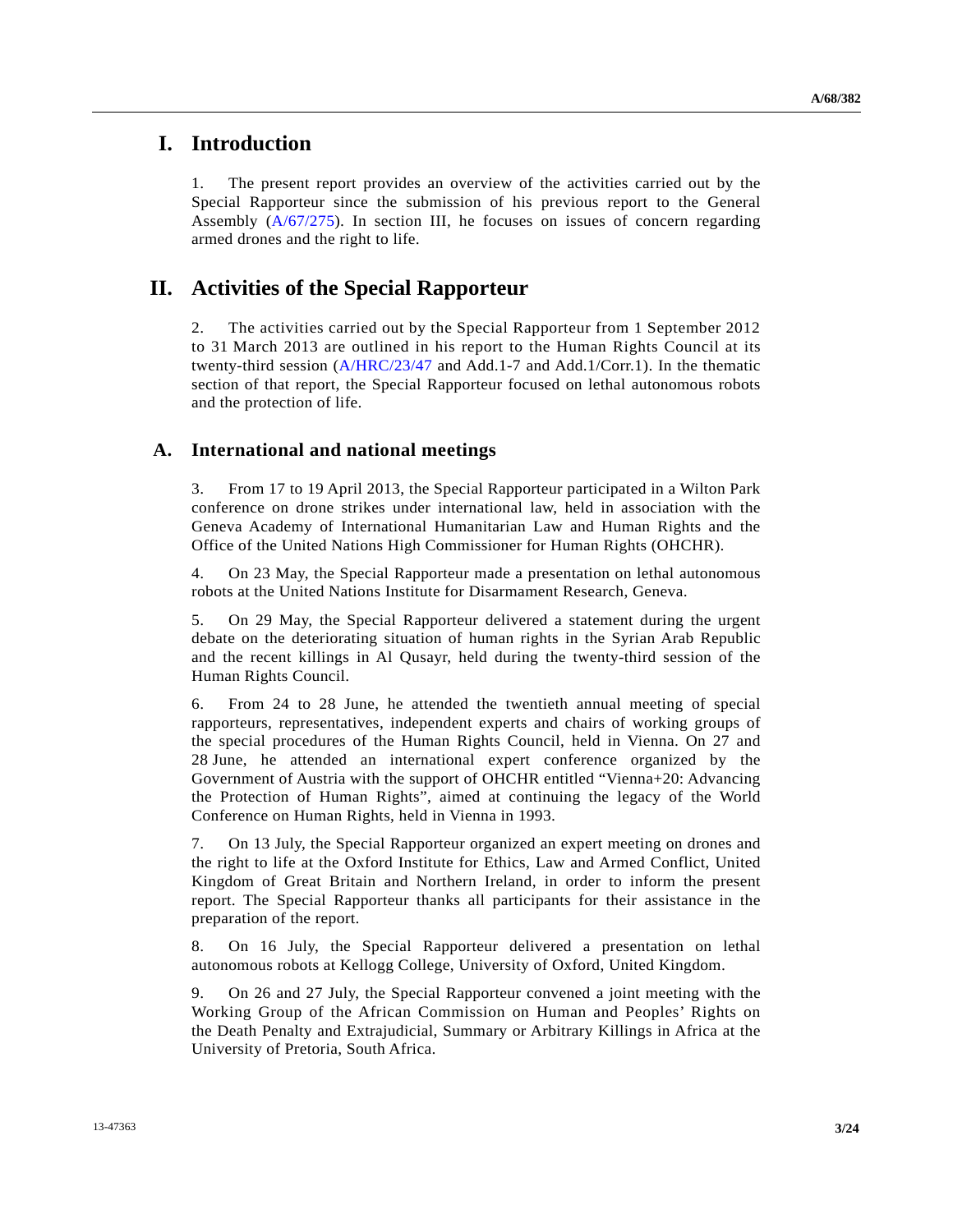## **B. Visits**

10. The Special Rapporteur visited Mexico from 22 April to 2 May 2013, at the invitation of the Government. His report on that country visit will be submitted to the Human Rights Council in 2014.

11. Since his previous report to the General Assembly, the Special Rapporteur has sent requests for visits to the Governments of Egypt, the Gambia, Iraq, Madagascar, Mali, Papua New Guinea and Yemen. He welcomes the acceptance of his visit requests by the Governments of Mali and Papua New Guinea. Regrettably, the Government of the Gambia has not agreed to a visit. The Special Rapporteur encourages States to accept his pending requests for visits.

# **III. Armed drones and the right to life**[1](#page-3-0)

# **A. Introduction: an opportunity to take stock**

12. New methods of employing lethal force are continuously developed. On the horizon, for example, developments in nanotechnology and biotechnology<sup>2</sup> and in autonomy and robotic systems (see [A/HRC/23/47](http://undocs.org/A/HRC/23/47)) present eventualities that the international community must address in coordinated ways. Drones, assumed for the purposes of the present report to be armed drones, have moved from the horizon into the realm of the known. The appeal of drones is clear. Among other things, they provide the strategic advantage of greatly reducing the time between the identification of a potential target that could be a great distance away and the deployment of deadly force against that target. Drones, it can safely be said, are here to stay.

13. There is broad agreement that drones themselves are not illegal weapons. This is not the case, for example, with lethal autonomous robots. There is, however, a notable lack of consensus on how to apply the rules of international law that regulate the use of force to drones, the fact that drones are now an established technology notwithstanding. It is the aim of the Special Rapporteur in the present report to contribute to clarifying the application of those rules and to reiterate their authority, from the perspective of protection of the right to life.

14. Drones can be expected to become more sophisticated and available in more compact form, and also to become less expensive and therefore more accessible. They are likely to form part of the arsenals of an increasing number of States that may be able to deploy such force across international borders in relatively non-intrusive and sometimes non-attributable ways, on the battlefield and to pursue targets far removed from what would traditionally be seen as zones of armed conflict. Some States may also wish to use armed drones in domestic law enforcement contexts, such as for border patrols, operations against organized crime and crowd control in

<span id="page-3-0"></span><sup>1</sup> Dapo Akande, Co-Director of the Oxford Institute for Ethics, Law and Armed Conflict and the Oxford Martin Programme on Human Rights for Future Generations, provided assistance by hosting an expert meeting and preparing a discussion paper to inform the present report and is thanked along with all participants in the meeting. Research assistance provided by Thompson Chengeta, Lawrence Hill-Cawthorne and Tess Borden is also gratefully acknowledged. Sarah Knuckey provided valuable advice at various points.

<span id="page-3-1"></span><sup>2</sup> See Frank Simonis and Steven Schilthuizen, "Nanotechnology: innovation opportunities for tomorrow's defence" (TNO Science and Industry, 2006).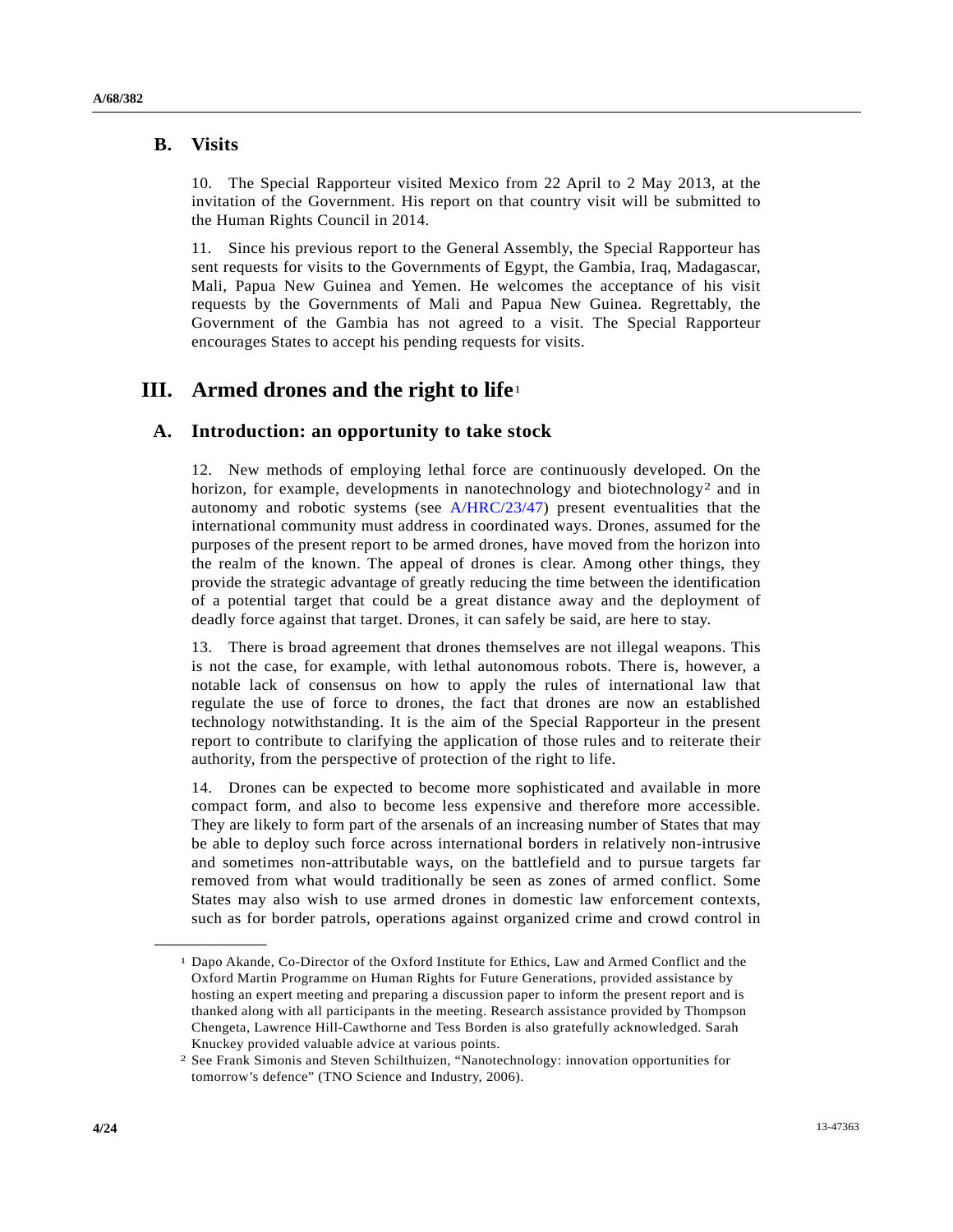demonstrations. Armed drones may fall into the hands of non-State actors and may also be hacked by enemies or other entities. In sum, the number of States with the capacity to use drones is likely to increase significantly in the near future, underscoring the need for greater consensus on the terms of their use.

15. The ready availability of drones may lead to States, where they perceive their interests to be threatened, increasingly engaging in low-intensity but drawn-out applications of force that know few geographical or temporal boundaries. This would run counter to the notion that war — and the transnational use of force in general — must be of limited duration and scope, and that there should be a time of healing and recovery following conflict.

16. Peace should be the norm, yet such scenarios risk making its derogation the rule by privileging force over long-term peaceful alternatives. The expansive use of armed drones by the first States to acquire them, if not challenged, can do structural damage to the cornerstones of international security and set precedents that undermine the protection of life across the globe in the longer term. There is also uncertainty about the extent to which States are newly acquiring the technology and, because their engagement in the current debates is limited, about what their approach will be in the future.

17. On the one hand, it is often said that drones contribute towards more accurate targeting and can reduce civilian casualties. On the other, drones make it not only physically easier to dispatch long-distance and targeted armed force, but the proliferation of drones may lower social barriers in society against the deployment of lethal force and result in attempts to weaken the relevant legal standards.

18. Given that drones greatly reduce or eliminate the number of casualties on the side using them, the domestic constraints — political and otherwise — may be less restrictive than with the deployment of other types of armed force. This effect is enhanced by the relative ease with which the details about drone targeting can be withheld from the public eye and the potentially restraining influence of public concern. Such dynamics call for a heightened level of vigilance by the international community concerning the use of drones.

19. A decade or so ago, the use of armed drones was relatively novel and untested; their human impact and further technological development were hard to predict, and a full discussion of the proper application of the international legal framework had yet to emerge. A vast body of academic and advocacy literature has now developed, and civil society watchdogs are tracking the issue and pursuing transparency. Armed drones have been debated in various forums of the United Nations, intergovernmental bodies and national Governments and courts.[3](#page-4-0) Recent initiatives that help to shape the international response and consensus, for example by the European Parliament and an independent advisory committee of the Government of the Netherlands, deserve attention and support.[4](#page-4-1)

<span id="page-4-0"></span><sup>3</sup> United Kingdom, High Court of Justice, *The Queen on The Application of Noor Khan v. The Secretary of State for Foreign and Commonwealth Affairs*, case No. CO/2599/2012, judgement of 21 December 2012.

<span id="page-4-1"></span><sup>4</sup> Nils Melzer, *Human Rights Implications of the Usage of Drones and Unmanned Robots in Warfare*, European Parliament, Directorate General for External Policies, Policy Department Study (Brussels, 2013) and Advisory Committee on Issues of Public International Law, "Main conclusions of advice on armed drones" (The Hague, 2013).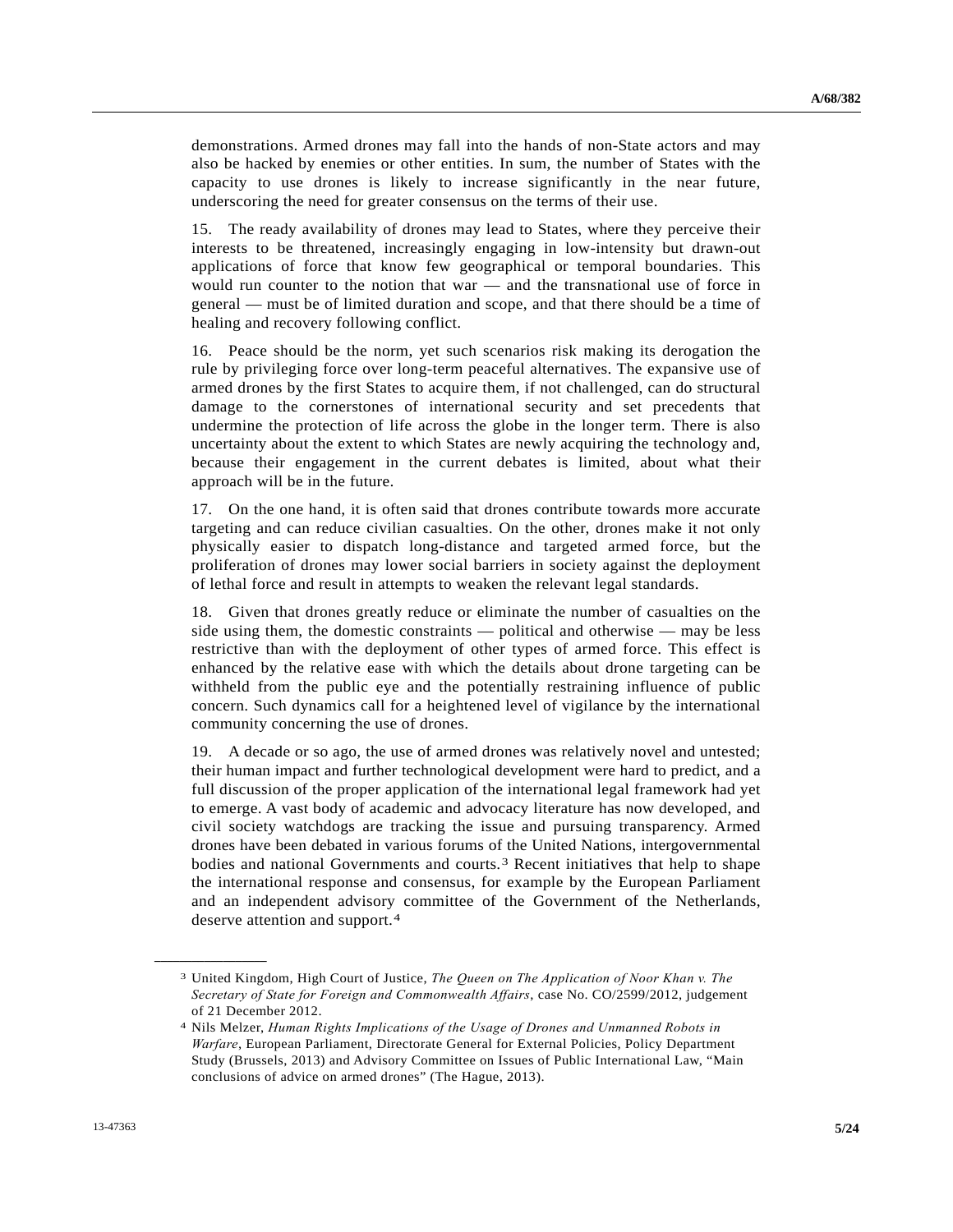20. Looking backwards and forwards, and keeping in mind the advent of new weapons systems waiting in the wings, the current moment provides an opportunity to take stock. It is a chance to reflect on the outlines of the debate as it currently stands, to restate the law in some places, to identify the main disagreements and to address some of the contentious issues. This opportunity may be further facilitated by the fact that available information suggests that the present number of drone strikes may at the moment have declined.[5](#page-5-0)

21. The Special Rapporteur emphasizes that the various components of international law developed over the ages create a finely balanced system to address immediate security concerns, in addition to the need to protect the right to life in the short and long terms. International security and the protection of the right to life depend on the principle that the use of force is a matter of last resort.

22. The most immediate protection for the right to life is provided by the international human rights law framework. This is the default legal regime from which deviations are permissible only when, and for as long as, those who justify the more permissive use of force under international humanitarian law can show that the requisite conditions have been fulfilled.

23. An outer layer of protection for the right to life is the prohibition on the resort to force by one State against another, again subject to a narrowly construed set of exceptions. The protection of State sovereignty and of territorial integrity, which on occasion presents a barrier to the protection of human rights, here can constitute an important component of the protection of people against deadly force, especially with the advent of armed drones.

24. A central point made by the Special Rapporteur is that a holistic approach is needed in order to protect the right to life. For a particular drone strike to be lawful under international law it must satisfy the legal requirements under all applicable international legal regimes. Although a particular drone strike may satisfy the requirements for the use of inter-State force, it may nevertheless be inconsistent with applicable rules of international humanitarian law and international human rights law, or vice versa, and thus unlawful under international law. The right to life can be adequately secured only if all the distinct requirements posed by the various constitutive parts of international law are met.

25. The present report is in parallel to that submitted to the General Assembly by the Special Rapporteur on the promotion and protection of human rights and fundamental freedoms while countering terrorism, which pertains to the topic of drones from the perspective of his mandate ([A/68/389](http://undocs.org/A/68/389)). While the two reports are separate and independent, they cover, to some extent, the same ground.

## **B. Mandate of the Special Rapporteur**

26. The mandate of the Special Rapporteur on extrajudicial, summary or arbitrary executions focuses on violations of the right to life contrary to international law. The mandate extends to the protection of the right to life and violations of this right in all circumstances, during peace and armed conflict.

<span id="page-5-0"></span><sup>5</sup> Scott Shane, "Debate aside, number of drone strikes drops sharply", *New York Times*, 21 May 2013. This could be due in part to pressures on Governments by the public.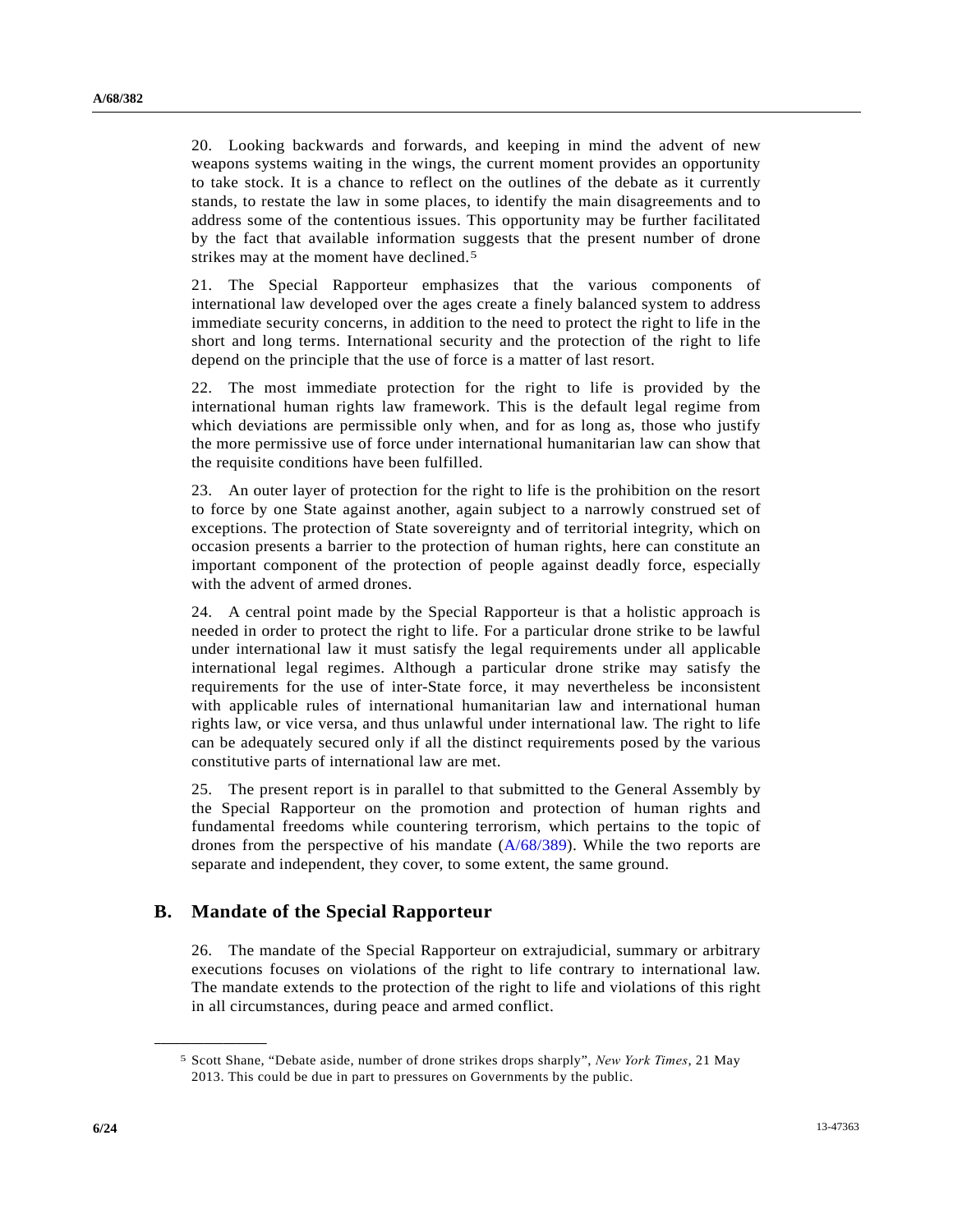27. The Human Rights Council, in its resolution [17/5](http://undocs.org/A/RES/17/5), in which it set out the scope of the mandate, made reference to the Geneva Conventions of 12 August 1949, noting that they, alongside human rights law, provided an important framework of accountability in relation to extrajudicial, summary or arbitrary executions. The Council stated that the mandate was aimed against such executions in all their forms (paras. 1 and 3) and that it had a key role to play in respect of, among other things, war crimes (para. 2), requesting the mandate holder to continue to examine situations of extrajudicial, summary or arbitrary executions in all circumstances and for whatever reason (para. 7 (a)). An important part of the mandate has been to cover issues of armed conflict and, for more than a decade now, drones.[6](#page-6-0)

28. The mandate is guided, among others, by the Principles on the Effective Prevention and Investigation of Extra-legal, Arbitrary and Summary Executions, paragraph 1 of which provides that exceptional circumstances, including a state of war or threat of war, may not be invoked as a justification of extrajudicial, summary or arbitrary executions and that the prohibition is to prevail over decrees issued by governmental authority.

## **C. Protecting people: the right to life**

29. The right to life is widely regarded as the supreme right.[7](#page-6-1) While its exact scope can be contested, there is no serious challenge to the foundational status of this right.

30. The right against the arbitrary deprivation of life has been described as a rule of customary international law, in addition to a general principle of international law and a rule of *jus cogens*.[8](#page-6-2) It is included in the Universal Declaration of Human Rights (art. 3), which is widely regarded as setting out rules of general international law. The right to life is recognized in the constitutional and other legal provisions of States and through a wide range of national and international actions and practices, and unlawful killing is universally criminalized. Some violations of the right to life are considered to be war crimes or crimes against humanity.[9](#page-6-3)

31. A further layer of protection is added to the right to life by various human rights treaties and the monitoring mechanisms that they have created to tackle violations by States parties. The International Covenant on Civil and Political Rights calls it an inherent right (art.  $6$  (1)), which suggests that it exists independently from its recognition in the Covenant,  $10$  strengthening the points made in the previous paragraph. The Convention for the Protection of Human Rights and Fundamental Freedoms (European Convention on Human Rights) (art. 2) and the American

<span id="page-6-0"></span><sup>6</sup> See E/CN.4/2003/3/Add.3, para. 27, and the seminal 2010 exposition by Philip Alston on targeted killings (A/HRC/14/24/Add.6). See also the report of the current Special Rapporteur on the follow-up to recommendations on the United States of America made by his predecessor (A/HRC/20/22/Add.3), paras. 76-84.

<sup>7</sup> Human Rights Committee, general comment No. 6 (1982), on the right to life.

<span id="page-6-2"></span><span id="page-6-1"></span><sup>8</sup> Human Rights Committee, general comment No. 24 (1994), on issues relating to reservations made upon ratification or accession to the International Covenant on Civil and Political Rights, para. 10.

<span id="page-6-3"></span><sup>9</sup> See, generally, International Tribunal for the Former Yugoslavia, *Prosecutor v. Mile Mrkšić and Veselin Šljivančanin*, case No. IT-95-13/1-A. 10 Sarah Joseph, *The International Covenant on Civil and Political Rights* (Oxford, United

<span id="page-6-4"></span>Kingdom, Oxford University Press, 2004), p. 154.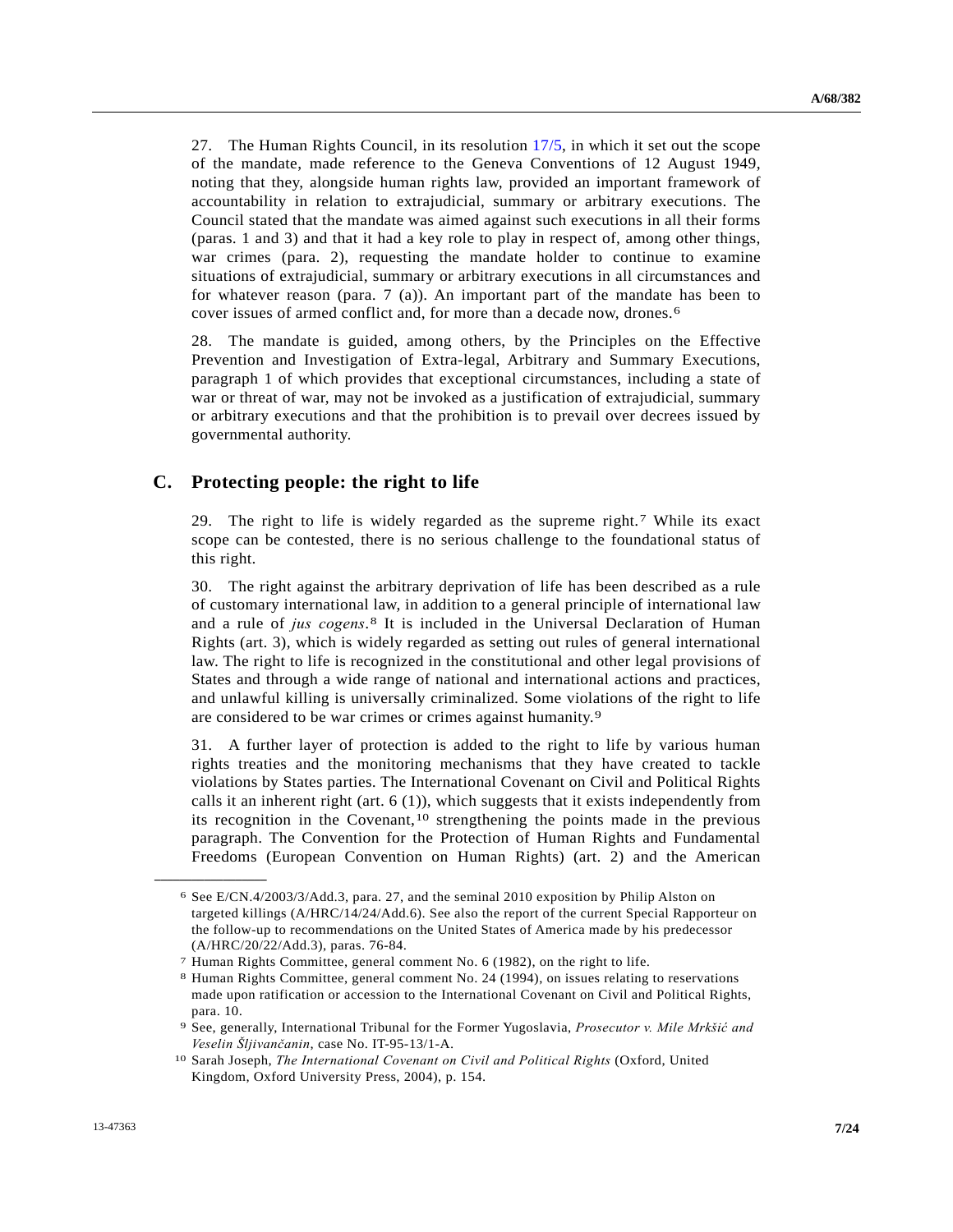Convention on Human Rights (art. 4), in addition to the African Charter on Human and Peoples' Rights (art. 4), similarly recognize the importance of the right to life.

#### **1. International human rights law**

#### **(a) General**

32. As a general rule, human rights treaties state that any deprivation of life must be non-arbitrary.[11](#page-7-0) The use of force is, in any event, a matter of last resort under international human rights law. Principle 9 of the Basic Principles on the Use of Force and Firearms by Law Enforcement Officials provides that intentional lethal use of firearms may be made only when strictly unavoidable in order to protect life.[12](#page-7-1)

33. Any force must be necessary and proportionate, and intentional force can be used only where strictly necessary to protect against an imminent threat to life. A previous mandate holder noted that the police might shoot to kill only when it was clear that an individual was about to kill someone (making lethal force proportionate) and there was no other available means of detaining the suspect (making lethal force necessary) ([A/HRC/14/24,](http://undocs.org/A/HRC/14/24) para. 35). Other avenues should be explored first, and only when they are shown to be inadequate should there be resort to force.[1](#page-7-2)3

34. In *McCann and others v. United Kingdom of Great Britain and Northern Ireland*, the European Court of Human Rights held that the killing of members of the Provisional Irish Republican Army by State agents was a violation of their right to life because they could have been arrested upon their arrival in Gibraltar, where the operation was conducted.[1](#page-7-3)4

35. Under the above international human rights law standards, the intentional, premeditated killing of an individual would generally be unlawful. Where intentional killing is the only way to protect against an imminent threat to life, it may be used. This could be the case, for example, during some hostage situations or in response to a truly imminent threat.

36. While the standards of human rights law remain the same even in situations approaching armed conflict, they have to be applied in ways that are realistic in the context.[15](#page-7-4)

37. The view that mere past involvement in planning attacks is sufficient to render an individual targetable even where there is no evidence of a specific and immediate attack distorts the requirements established in international human rights law.[16](#page-7-5)

38. States cannot consent to the violation of their obligations under international humanitarian law or international human rights law. A State that consents to the

<span id="page-7-0"></span><sup>11</sup> The European Convention gives an exhaustive list of permissible grounds on which lethal force may be based in article 2.

<span id="page-7-1"></span><sup>12</sup> See also principle 10.

<span id="page-7-3"></span><span id="page-7-2"></span><sup>&</sup>lt;sup>13</sup> Code of Conduct for Law Enforcement Officials, art. 3.<br><sup>14</sup> European Court of Human Rights, application No. 18984/91, judgement of 27 September 1995, paras. 203-214; Human Rights Committee, *Maria Fanny Suárez de Guerrero v. Colombia*, communication No. R.11/45, views adopted on 31 March 1982, para. 13.2.

<span id="page-7-5"></span><span id="page-7-4"></span><sup>&</sup>lt;sup>15</sup> Melzer, *Human Rights Implications of the Usage of Drones*, p. 33.<br><sup>16</sup> United States, Department of Justice, White Paper, "Lawfulness of a lethal operation directed against a U.S. citizen who is a senior operational leader of Al-Qa'ida or an associated Force" (5 February 2003). Available from http://msnbcmedia.msn.com/i/msnbc/sections/news/ 020413\_DOJ\_White\_Paper.pdf.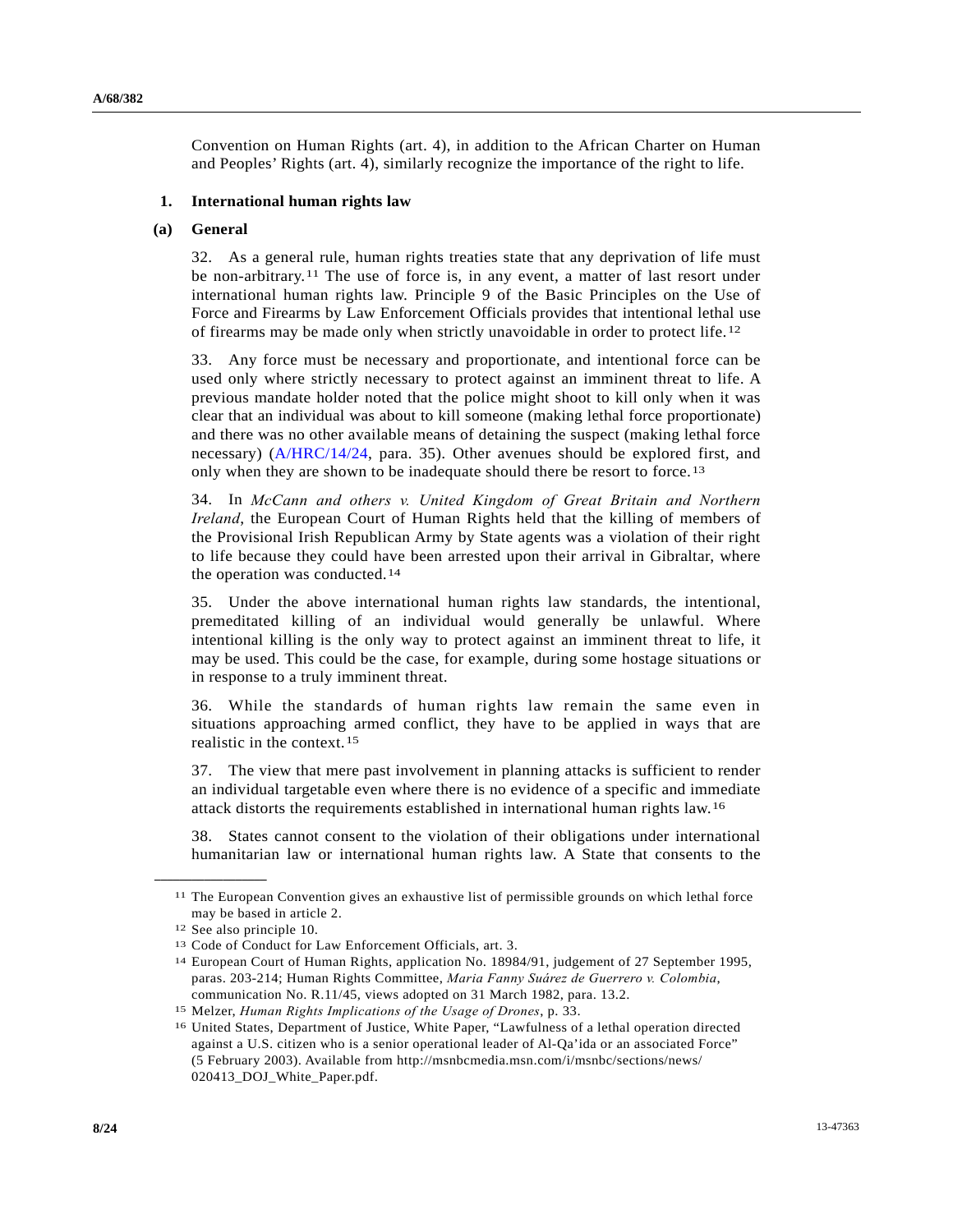activities of another State on its territory remains bound by its own human rights obligations, including to ensure respect for human rights and thus to prevent violations of the right to life, to the extent that it is able to do so.[1](#page-8-0)7

39. In addition to the right to life issues raised above, the use of drones can also raise questions about possible discrimination in their use, for example if distinct standards are applied to citizens and non-citizens.

#### **(b) Applicability of international human rights law in armed conflicts**

40. It is now a well-established principle of international law that international human rights law continues to apply during armed conflict, as a complement to international humanitarian law.[1](#page-8-1)8 The right to life as provided under international human rights law therefore continues to apply in times of armed conflict, but the prohibition against arbitrariness is, according to the International Court of Justice, interpreted in terms of international humanitarian law.[1](#page-8-2)9

41. The applicability of human rights obligations during armed conflict is confirmed by the presence of provisions for derogation in many human rights instruments, permitting States parties to derogate in times of war or public emergency from some of their human rights obligations arising under those treaties.[20](#page-8-3) Absent derogation, human rights obligations as a general rule continue to apply in times of armed conflict. This applies even more so to the right to life, which is non-derogable under most treaties.<sup>[2](#page-8-4)1</sup>

#### **(c) Applicability of human rights norms to extraterritorial actions by States**

42. The use of drones by one State in another State's territory raises the question whether States can be held accountable for their actions outside their own territories.

43. Reference was made earlier to the status of the right to life as a general principle of international law and a customary norm. This means that, irrespective of the applicability of treaty provisions recognizing the right to life, States are bound to ensure the realization of the right to life when they use force, whether inside or outside their borders.

44. In addition, States are bound by those treaties to which they are a party and are subject to monitoring by their respective supervisory mechanisms. The applicability of such treaties is normally limited to individuals under the jurisdiction

<span id="page-8-0"></span><sup>17</sup> Draft Articles on responsibility of States for internationally wrongful acts, art. 23, *Yearbook of the International Law Commission 2001*, vol. II, Part Two (United Nations publication, Sales No. E.04.V.17 (Part 2)), as corrected.

<span id="page-8-1"></span><sup>18</sup> See *Legality of the Threat or Use of Nuclear Weapons, Advisory Opinion, I.C.J. Reports 1996*, paras. 24-25; *Legal Consequences of the Construction of a Wall in the Occupied Palestinian Territory, Advisory Opinion, I.C.J. Reports 2004*, para. 106. 19 Ibid.

<span id="page-8-3"></span><span id="page-8-2"></span><sup>20</sup> See, for example, International Covenant on Civil and Political Rights, art. 4; European Convention on Human Rights, art. 15; American Convention on Human Rights, art. 27.

<span id="page-8-4"></span><sup>21</sup> The European Convention on Human Rights permits derogations from the right to life, but only within the limits of lawful acts of war.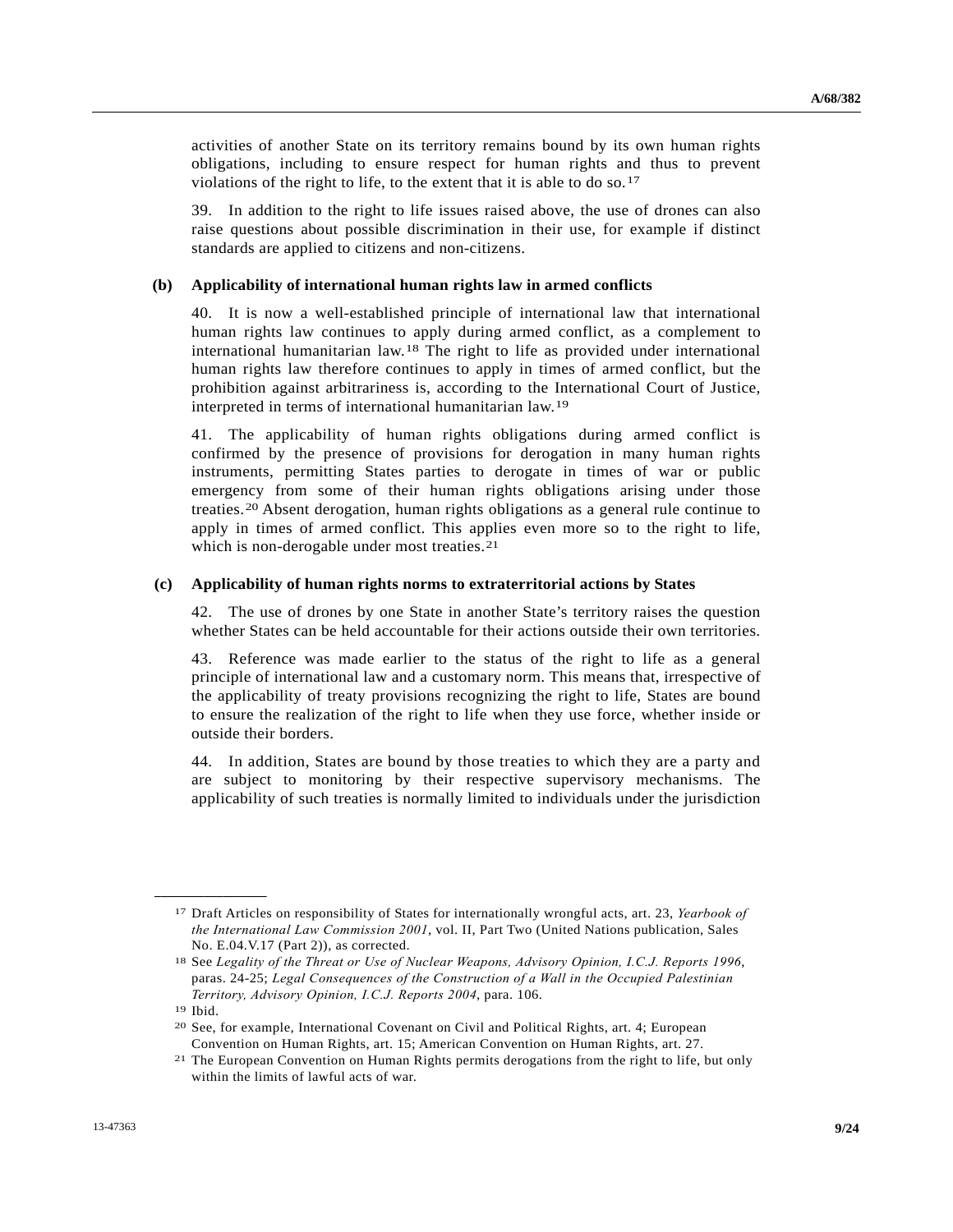of a State party.[22](#page-9-0) Jurisdiction has a territorial and a personal dimension. All persons finding themselves within the territory of a State are presumed to be within its territorial jurisdiction.[23](#page-9-1)

45. That human rights treaty obligations can apply in principle to the conduct of a State outside its territory has been confirmed by, among others, the International Court of Justice,<sup>[2](#page-9-3)4</sup> the Human Rights Committee,<sup>25</sup> the Inter-American Commission on Human Rights<sup>[2](#page-9-4)6</sup> and the European Court of Human Rights.<sup>[27](#page-9-5)</sup>

46. States exercise territorial jurisdiction beyond their own borders where they exercise effective control over other territory, while personal jurisdiction is established where the State has physical power, authority or control over individuals.<sup>[28](#page-9-6)</sup>

47. Drones enable a State to perform targeted killing without exercising effective control over territory and without having the individual in custody, however. Accordingly, it must be asked whether such targeting can result in violations of the right to life under the applicable treaties.

48. There is limited case law on this matter. In *Alejandre*, the Inter-American Commission on Human Rights concluded that the shooting down of two private aeroplanes registered in the United States of America by Cuban military aircraft in international airspace violated the right to life of the passengers.<sup>[2](#page-9-7)9</sup> At the same time, in *Banković*, the European Court of Human Rights held that persons killed during aerial bombings by the North Atlantic Treaty Organization of a radio station in Serbia did not fall within the jurisdiction of the participating States for the purposes of establishing whether they had violated the right to life.[30](#page-9-8) The broad sweep of this decision has, however, increasingly been narrowed in subsequent cases in the same system,<sup>[3](#page-9-9)1</sup> and it is not clear that the position can be sustained.

<span id="page-9-0"></span><sup>22</sup> In the International Covenant on Civil and Political Rights, the obligation of States is further limited to "all individuals within its territory" (art. 2 (1)). However, since *López Burgos v. Uruguay* (communication No. 52/1979, views adopted on 29 July 1981, the Human Rights Committee has held that States parties can also be held accountable for violations outside their territory.

<span id="page-9-1"></span><sup>23</sup> This presumption may be rebutted where the State is unable to exercise its authority over its territory.

<span id="page-9-3"></span><span id="page-9-2"></span><sup>24</sup>*Legal Consequences of the Construction of a Wall in the Occupied Palestinian Territory*, para. 109. 25 General comment No. 31 (2004), on the nature of the general legal obligation imposed on States parties, para. 10.

<span id="page-9-5"></span><span id="page-9-4"></span><sup>26</sup>*Coard and others v. United States*, case 10.951, Report No. 109/99, 29 September 1999, para. 37. 27 *Al-Skeini and others v. the United Kingdom*, application No. 55721/07, Grand Chamber judgement

of 7 July 2011, paras 106-186; *Loizidou v. Turkey*, application No. 15318/89, judgement of 18 December 1996; *Ilaşcu v. Moldova and Russia*, application No. 48787/99, judgement of 8 July 2004, para. 392; *Al-Jedda v. the United Kingdom*, application No. 27021/08, Grand Chamber judgement of 7 July 2011.

<span id="page-9-6"></span><sup>28</sup> European Court of Human Rights, *Al-Skeini and others v. the United Kingdom*, *Loizidou v. Turkey* and *Ilaşcu v. Moldova and Russia*; International Court of Justice, *Armed Activities on the Territory of the Congo (Democratic Republic of the Congo v. Uganda), Judgment, I.C.J. Reports 2005*, p. 168; Inter-American Commission on Human Rights, *Coard and others v. United States*; Human Rights Commission, *Burgos v. Uruguay*. 29 *Armando Alejandre Jr., Carlos Costa, Mario de la Pena y Pablo Morales v. Republic of Cuba*,

<span id="page-9-7"></span>case 11.589, Report No. 86/99, 29 September 1999, paras. 23-25.

<span id="page-9-8"></span><sup>30</sup> *Banković and others v. Belgium and 16 Other Contracting States*, application No. 52207/99, Grand Chamber decision (admissibility) of 12 December 2001, para. 82.

<span id="page-9-9"></span><sup>31</sup> *Al-Skeini and others v. the United Kingdom*, paras. 106-186.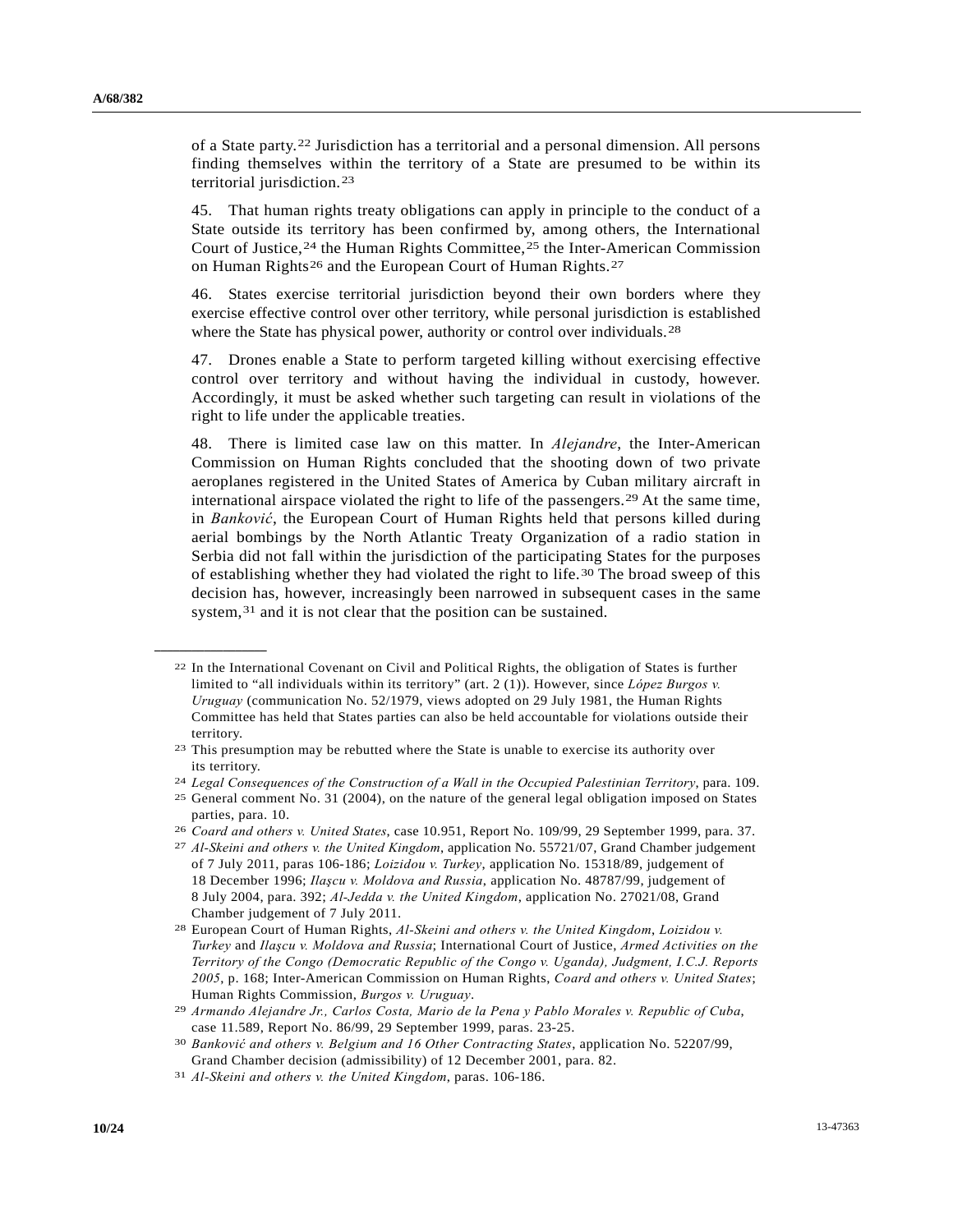49. It has been argued that the deliberate killing of selected individuals through extraterritorial drone strikes is likely to bring the affected persons within the jurisdiction of the operating State.[32](#page-10-0) Pursuing this line of reasoning, where a State targets individuals abroad with lethal force, it can be argued that it intends to exercise ultimate control over the individuals concerned, resulting in those actions being governed by the State's human rights treaty law obligations.<sup>[33](#page-10-1)</sup>

50. That a State has human rights obligations with regard to conduct outside its territory does not automatically mean that those obligations are the same as those that arise within its territory. In principle, while control of territory means that a State has obligations, guaranteed by international law, not only to respect but also to ensure and to fulfil the human rights of those on the territory, the exercise of authority with regard to an individual by State agents in the absence of territorial control at a minimum triggers the State's obligation to respect the rights of those individuals.<sup>[34](#page-10-2)</sup>

51. It has been held that human rights treaties cannot be interpreted so as to allow a State party to perpetrate violations of the treaty on the territory of another State, which it could not perpetrate on its own territory.<sup>[3](#page-10-3)5</sup> The same must apply to the right to life as a part of general international law and custom. The conclusion appears to be that any positive action by a State, on its own territory or that of another State, must be carried out in compliance with its human rights obligations under all applicable rules of international law.

### **2. International humanitarian law**

#### **(a) General**

<span id="page-10-1"></span><span id="page-10-0"></span>**\_\_\_\_\_\_\_\_\_\_\_\_\_\_\_\_\_\_** 

52. Drone strikes currently do not occur in the context of international armed conflict between States. Drones, where used in the context of armed conflict, are rather used where the respective parties are States and non-State armed groups, which potentially makes their use situations of non-international (or non-inter-State) armed conflict. Consequently, the Special Rapporteur focuses herein on the latter.

53. If a drone strike occurs in a situation where a non-international armed conflict exists, the protection afforded to the right to life is commonly interpreted in accordance with the rules of international humanitarian law. It is important to emphasize, however, that not all applications of violence by States against non-State actors meet the threshold requirements to be regarded as an armed conflict. Accordingly, if there is no armed conflict, there can be no non-international armed conflict, and international humanitarian law does not apply to such use of force.

54. It is worth noting the view held by some that, where a State uses force on the territory of another State against a non-State actor without the consent of the latter

<sup>32</sup> See Nils Meltzer, *Targeted Killing in International Law* (Oxford, United Kingdom, Oxford University Press, 2008).

<sup>33</sup> Cordula Droege, "Elective affinities? Human rights and humanitarian law", *International Review of the Red Cross*, vol. 90, No. 871 (September 2008), p. 516; Noam Lubell, *Extraterritorial Use of Force Against Non-State Actors* (Oxford, United Kingdom, Oxford University Press, 2010), pp. 227-231; Marko Milanovic, *Extraterritorial Application of Human Rights Treaties* (Oxford, United Kingdom, Oxford University Press, 2011), pp. 209-221.<br><sup>34</sup> Milanovic, *Extraterritorial Application of Human Rights Treaties*, pp. 209-221.<br><sup>35</sup> European Court of Human Rights, *Issa and o* 

<span id="page-10-3"></span><span id="page-10-2"></span>judgement of 16 November 2004, para. 71.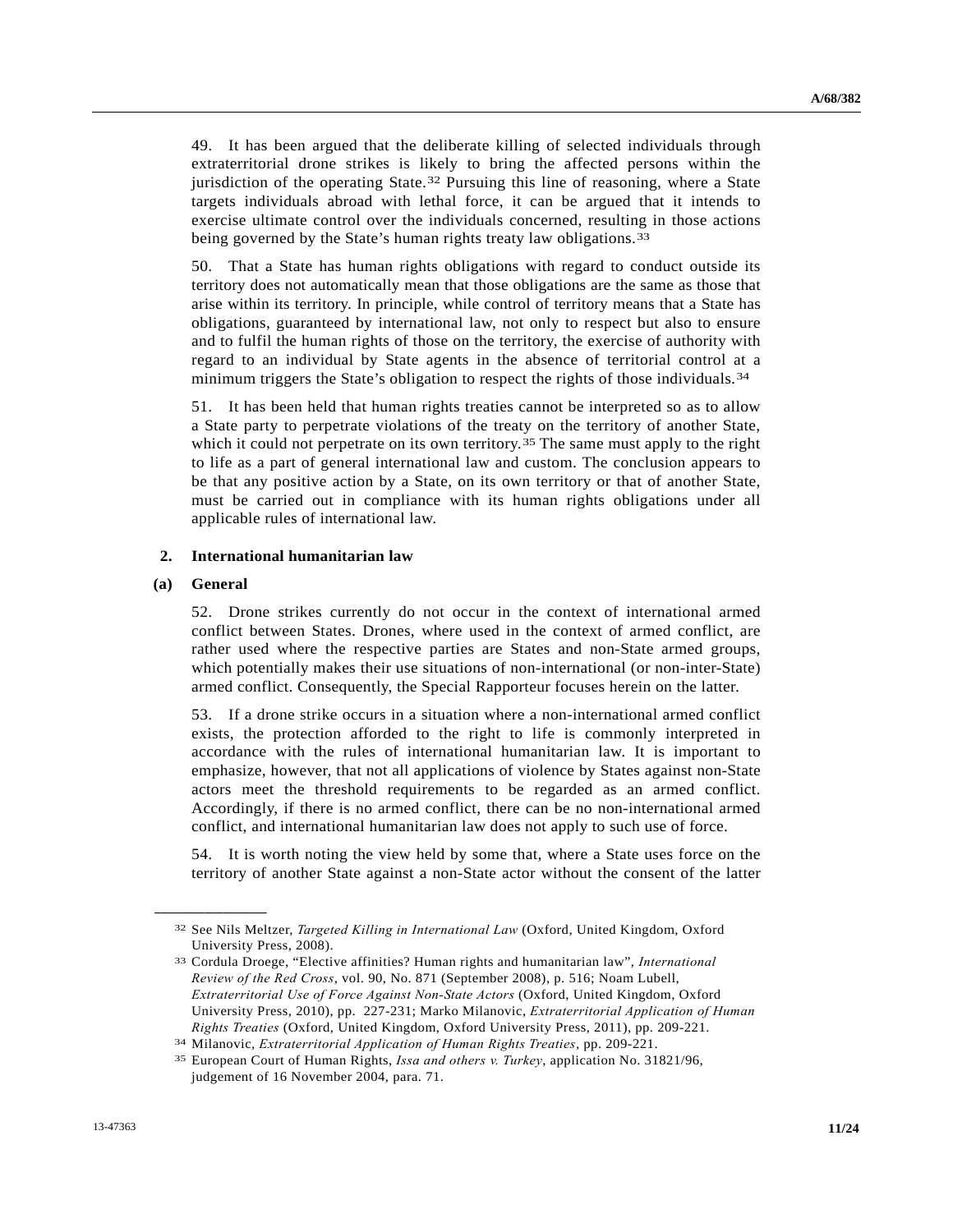State, the law relating to international armed conflicts will also be applicable because the use of force is also against the territorial State.[36](#page-11-0)

#### **(b) Criteria for the existence of a non-international armed conflict**

55. For violence to amount to a non-international armed conflict, the threshold requirements are that it must be protracted armed violence between governmental authorities and organized armed groups or between such groups within a State.[3](#page-11-1)7 Two cumulative criteria must thus be satisfied for a particular situation to be classified as a non-international armed conflict to which international humanitarian law would apply: the intensity of the conflict and the organization of the parties to the conflict.[38](#page-11-2)

56. An armed group will be considered to constitute a party to a non-international armed conflict only if it is sufficiently organized. International jurisprudence has determined the relevant indicative criteria, which include the existence of a command structure, of headquarters and of a group's ability to plan and carry out military operations.[3](#page-11-3)9

57. For a conflict to qualify as a non-international armed conflict, armed violence must also reach a certain threshold of intensity that is higher than that of internal disturbances and tensions.[4](#page-11-4)0 The armed violence should not be sporadic or isolated but protracted.[4](#page-11-5)1 The requirement of protracted violence, however, refers more to the intensity of the armed violence than its duration.[4](#page-11-6)2 Just as the condition of organization, the intensity of the armed violence is an issue that is determined on a case-by-case basis.[43](#page-11-7)

58. In the context of drones, these requirements mean that international humanitarian law will not apply where the threshold levels of violence or organization are not present, leaving international human rights law principles to govern the situation alone.

<span id="page-11-0"></span><sup>36</sup> Dapo Akande, "Classification of conflicts: relevant legal concepts", in Elizabeth Wilmshurst, ed., *International Law and the Classification of Conflicts* (Oxford, United Kingdom, Oxford University Press, 2012), p. 70.

<span id="page-11-1"></span><sup>37</sup> International Tribunal for the Former Yugoslavia, *Prosecutor v. Duško Tadić*, decision on the defence motion for interlocutory appeal on jurisdiction, case No. ICTY-94-1, 2 October 1995, para. 70.

<span id="page-11-3"></span><span id="page-11-2"></span><sup>38</sup> Ibid., case No. IT-94-1-T, trial judgment of 7 May 1997, para. 562. 39 International Tribunal for the Former Yugoslavia, *Prosecutor v. Fatmir Limaj, Haradin Bala and Isak Musliu*, case No. IT-03-66-T, judgement of 30 November 2005, paras. 94-134; International Criminal Court, *Prosecutor v. Thomas Lubanga Dyilo*, case No. ICC-01/04-01/06-2842, judgement of 14 March 2012, paras. 536-538.

<span id="page-11-4"></span><sup>40</sup> Protocol Additional to the Geneva Conventions of 12 August 1949, and Relating to the Protection of Victims of Non-International Armed Conflicts (Protocol II), art. 1 (2); International Criminal Tribunal for Rwanda, *Prosecutor v. Musema*, case No. ICTR-96-13-A, judgement of 27 January 2000, para. 248.

<span id="page-11-6"></span><span id="page-11-5"></span>

<sup>41</sup>*Prosecutor v. Musema*, ibid. 42 International Tribunal for the Former Yugoslavia, *Prosecutor v. Haradinaj and others*, case No. IT-04-84-T, Trial Chamber judgement of 3 April 2008, para. 49; *Prosecutor v. Limaj*, para. 90. 43 *Prosecutor v. Musema*, para. 249.

<span id="page-11-7"></span>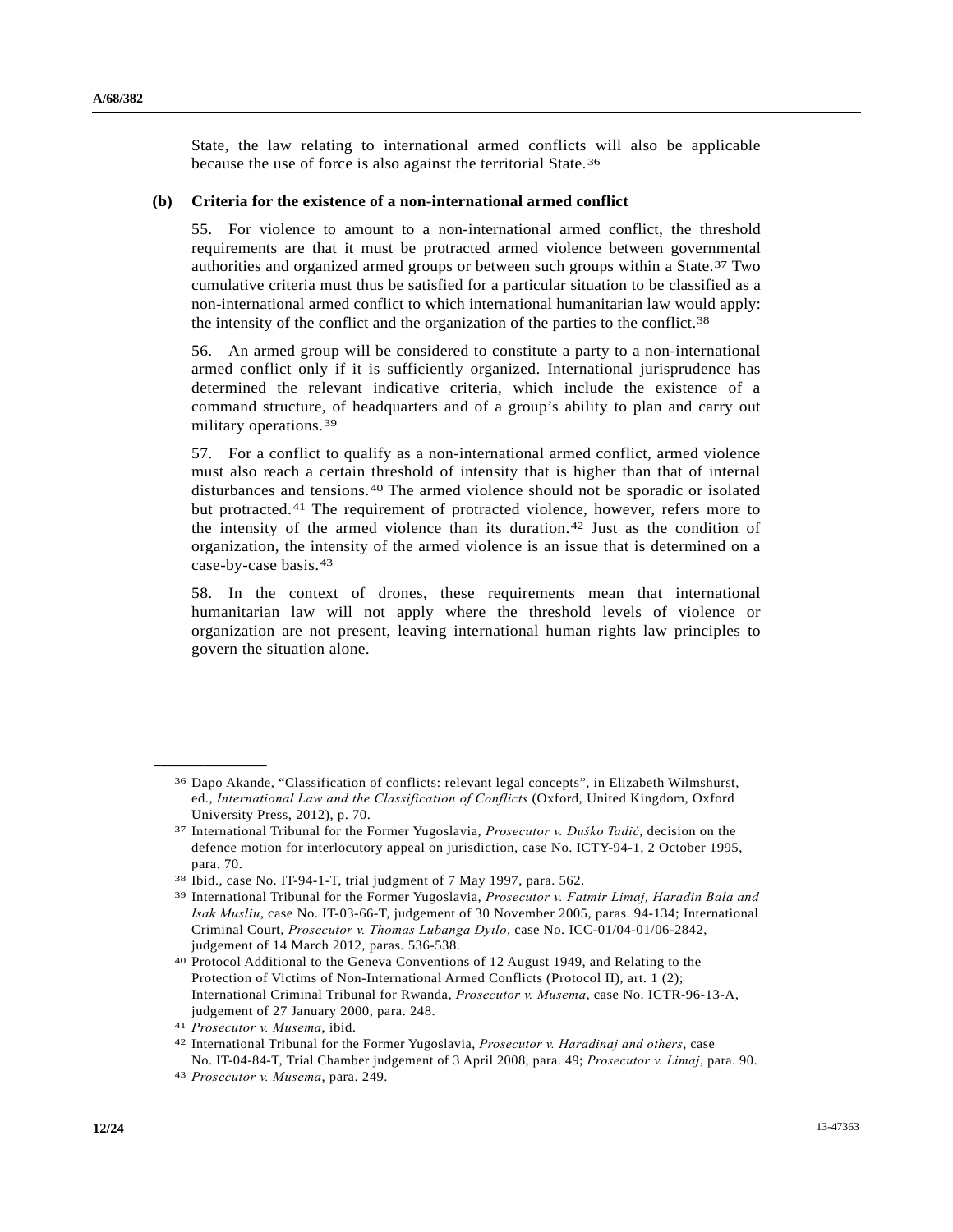### **(c) Various organized armed groups**

59. Expanded use of armed drones has been justified by arguments that force may be used not only against an organized armed group in a situation that meets the above requirements but also against its co-belligerents (or affiliates or associates).[4](#page-12-0)4

60. Co-belligerency is a concept that applies to international armed conflicts and entails a sovereign State becoming a party to a conflict, either through formal or informal processes.[4](#page-12-1)5 A treaty of alliance may be concluded as a formal process, while an informal process could involve providing assistance to or establishing a common cause with belligerent forces.[4](#page-12-2)6

61. The idea that the concept of co-belligerency can be transposed into non-international armed conflicts has been met with resistance because it ignores the significant differences between the various forms of armed conflict and opens the door for an expansion of targeting without clear limits.[4](#page-12-3)7

62. The established legal position is that, where the individuals targeted are not part of the same command and control structures as the organized armed group or are not part of a single military hierarchical structure, they ought not to be regarded as part of the same group, even if there are close ties between the groups.[4](#page-12-4)8

63. Violence by various organized armed groups against the same State can amount to separate non-international armed conflicts, but only where the intensity of violence between each group and the State individually crosses the intensity threshold. Isolated drone strikes alone are unlikely to meet this threshold of violence intensity.[49](#page-12-5)

### **(d) Question of a "transnational" non-international armed conflict**

64. When a State uses force against non-State actors in a number of foreign States, some commentators have proposed that the entirety of the violence between the State and the non-State actors should be understood to constitute a single, transnational non-international armed conflict, occurring across multiple territories where fighters can potentially be targeted. It has been argued that this could be the case if — and only if — those targeted have a nexus to the same organized armed group.[50](#page-12-6) Yet one of the risks posed by a facile acceptance of the possibility of a transnational armed conflict is subjecting unsuspecting communities to the risk of disproportionate collateral damage.

<span id="page-12-0"></span><sup>44</sup> See www.whitehouse.gov/the-press-office/2013/02/12/remarks-president-state-union-address. See also Curtis A. Bradley and Jack L. Goldsmith, "Congressional authorization and the war on

<span id="page-12-1"></span>terrorism", *Harvard Law Review*, vol. 118, No. 7 (2005), pp. 2112-2113. 45 L. Oppenheim, *International Law: A Treatise*, H. Lauterprecht, ed., 5th ed. (London, Longmans, 1935), pp. 203 and 206.

<span id="page-12-2"></span><sup>46</sup> Ibid.

<span id="page-12-3"></span><sup>47 &</sup>quot;The [United States] administration's failure to define what specific organizational features or conduct would lead a group to be classified as an associated force raises concerns that this results in an aggressive and indefinitely expansive scope of targeting authority." See www.hrw.org/ news/2013/04/11/joint-letter-president-obama-us-drone-strikes-and-targeted-killings.

<span id="page-12-5"></span><span id="page-12-4"></span><sup>48</sup> *Prosecutor v. Haradinaj*, p. 144.<br><sup>49</sup> Noam Lubell and Nathan Derejko, "A global battlefield? Drones and the geographical scope of armed conflict", *Journal of International Criminal Justice*, vol. 11, No. 1 (2013), p. 78. 50 Ibid., p. 84.

<span id="page-12-6"></span>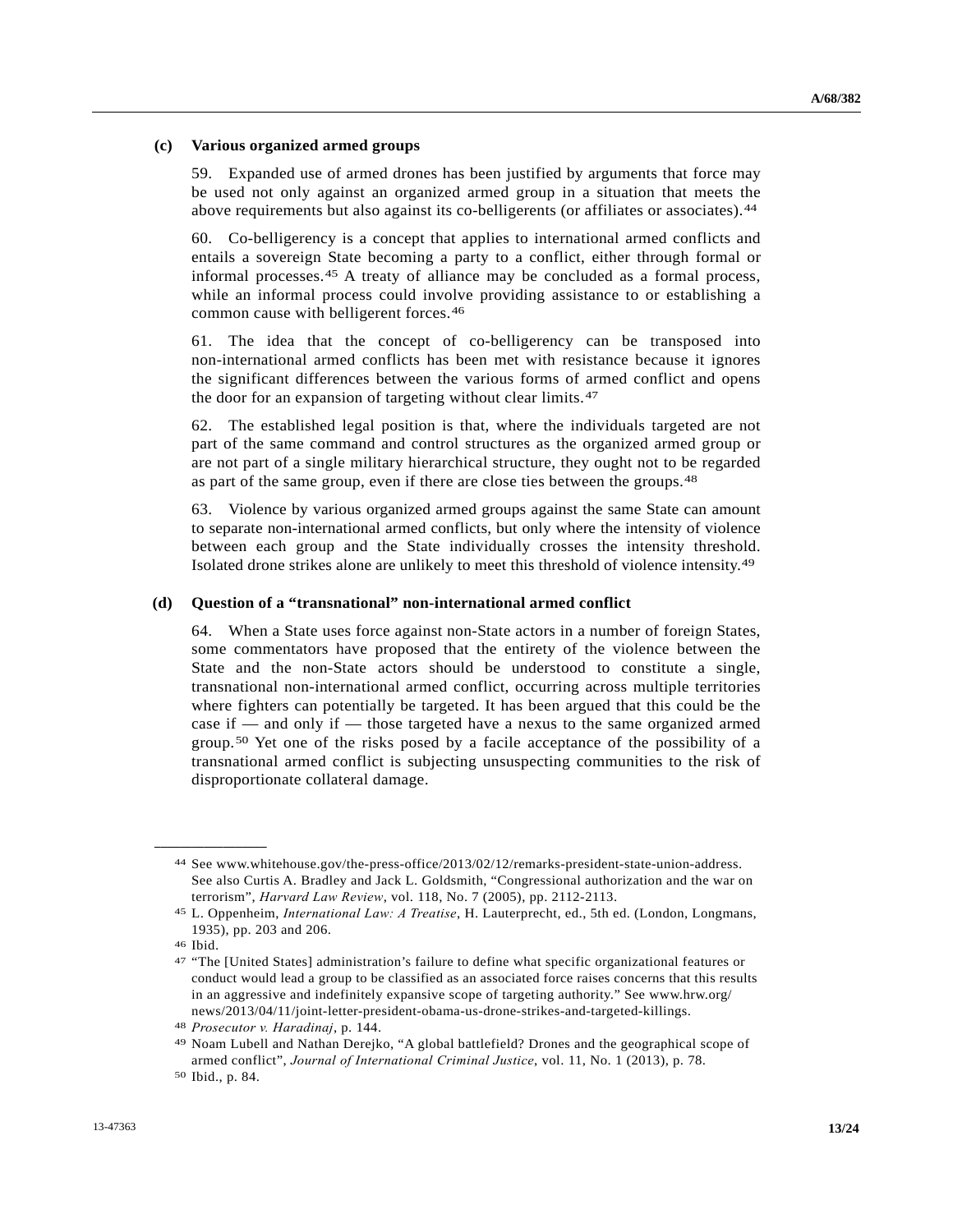65. It is to be questioned whether the various terrorist groups that call themselves Al-Qaida or associate themselves with Al-Qaida today possess the kind of integrated command structure that would justify considering them a single party involved in a global non-international armed conflict.<sup>[51](#page-13-0)</sup>

66. The view of the International Committee of the Red Cross (ICRC) is that, based on the facts, this type of non-international armed conflict is not and has not been taking place. Instead, a case-by-case approach to legally analysing and classifying the various situations of violence that have occurred in efforts to combat terrorism should be applied. Some situations may be classified as an international armed conflict, others a non-international armed conflict, while various acts of terrorism taking place in the world may be outside any armed conflict.<sup>[52](#page-13-1)</sup>

#### **(e) Requirement of distinction**

67. Once it has been established that an armed conflict exists, and thus that the rules of international humanitarian law apply in the specific case, the next question concerns who may be targeted. Civilians may not be made the object of an attack unless, and only for such time as, they take a direct part in hostilities.<sup>[53](#page-13-2)</sup> Furthermore, where there is doubt as to whether a person is a civilian or is taking a direct part in hostilities, civilian status must be presumed.<sup>[5](#page-13-3)4</sup>

68. In its Interpretive Guidance on Direct Participation in Hostilities, ICRC has taken the view that civilians protected from direct attack in a non-international armed conflict are all those who are neither members of a State's armed forces nor members of organized armed groups. The latter are then defined as "individuals whose continuous function it is to take a direct part in hostilities ('continuous combat function')".[55](#page-13-4) Thus, a drone strike carried out against an individual with a continuous combat function in an organized armed group with which the attacking State is engaged in a non-international armed conflict will be consistent with the principle of distinction in international humanitarian law, provided that the other rules of international humanitarian law are also observed. It can never be sufficient to claim that someone targeted is a member of the opposing party; he or she must at least be a member of the armed forces of that group.

69. In addition to targeting on the basis of continuous combat function, individual civilians will lose their protection from direct attack based on conduct when, and only for such time as, they engage in specific acts of direct participation. According to ICRC, there is a three-stage test for determining when a civilian is directly participating in hostilities and thus may be targeted:[56](#page-13-5) the actions of the civilian

<span id="page-13-1"></span><span id="page-13-0"></span><sup>51</sup> See Claus Kreß, "Some reflections on the international legal framework governing transnational armed conflicts", *Journal of Conflict and Security Law*, vol. 15, No. 2 (2010), p. 261.<br><sup>52</sup> ICRC, "International humanitarian law and the challenges of contemporary armed conflicts".

document 31IC/11/5.1.2 (2011), pp. 10-11.

<span id="page-13-2"></span><sup>53</sup> Additional Protocol II, art. 13 (2) and (3) and Protocol Additional to the Geneva Conventions of 12 August 1949, and relating to the Production of Victims of International Armed Conflict (Protocol I), art. 51.

<span id="page-13-4"></span><span id="page-13-3"></span><sup>54</sup> Additional Protocol II, art. 13 (2) and (3); Additional Protocol I, art. 50 (1). 55 Nils Melzer, *Interpretive Guidance on the Notion of Direct Participation in Hostilities under International Humanitarian Law* (Geneva, ICRC, 2009), p. 27. 56 Ibid.

<span id="page-13-5"></span>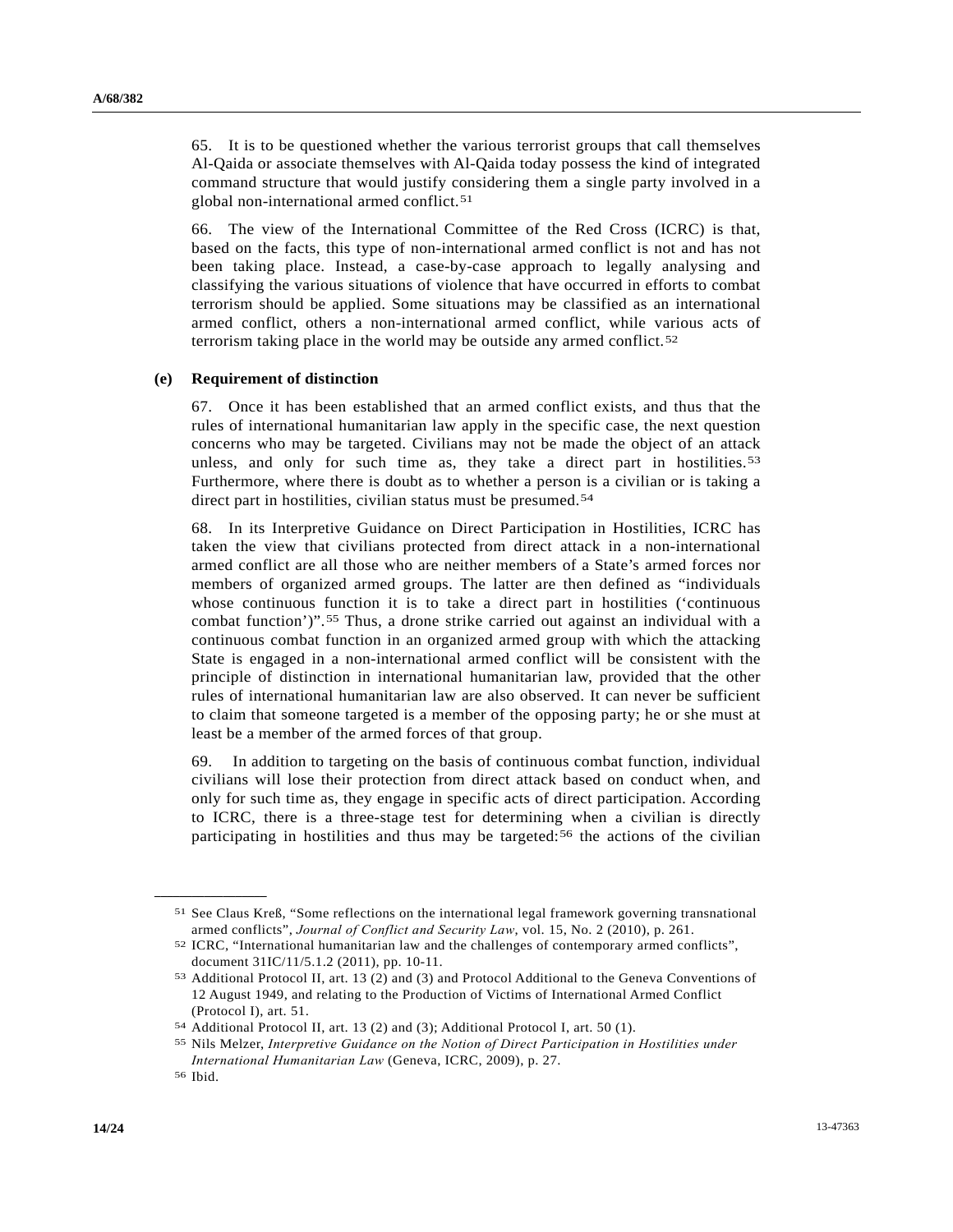must reach a certain threshold of harm; there must be direct causation; and there must be a belligerent nexus to the conflict.<sup>[57](#page-14-0)</sup>

70. The ICRC test may rightly be criticized because of its lack of an authoritative basis in treaty law, but it has the advantage that the question of who is a legitimate target is answered by reference to the performance of activity that directly causes harm to belligerents and/or civilians. This provides some objective basis for determining who may be targeted. It is noteworthy that the ICRC approach to the concepts of "members of organized armed groups" and "direct participation in hostilities" has been followed in recent State practice concerning drone attacks.<sup>[58](#page-14-1)</sup>

71. International humanitarian law provides that all feasible precautions must be taken in determining whether a person has lost protection from attack as described above.[5](#page-14-2)9 This obligation requires parties to the conflict to use all information that is reasonably available in making the determination about whether a person is a lawful target. To the extent that drones enable more precise targeting and have a greater capacity for extended surveillance than other methods of force projection, such as other aeroplanes, there is also a greater concomitant responsibility to take precautions.

72. References are sometimes made to signature strikes, whereby people may be targeted based on their location or appearance.<sup>[6](#page-14-3)0</sup> This is not a concept known to international humanitarian law and could lead to confusion. The legality of such strikes depends on what the signatures are. In some cases, people may be targeted without their identities being known, based on insignia or conduct. The legal test remains whether there is sufficient evidence that a person is targetable under international humanitarian law, as described above, by virtue of having a continuous combat function or directly participating in hostilities,  $61$  $61$  and if there is doubt States must refrain from targeting.<sup>[6](#page-14-5)2</sup> Insofar as the term "signature strikes" refers to targeting without sufficient information to make the necessary determination, it is clearly unlawful.

73. Where one drone attack is followed up by another in order to target those who are wounded and hors de combat or medical personnel, it constitutes a war crime in armed conflict and a violation of the right to life, whether or not in armed conflict. Strikes on others confirmed to be civilians who are directly participating in hostilities or having a continuous combat function at the time of the follow-up strike could be lawful if the other international humanitarian law rules are respected.

74. The public statements of States that they conduct threat assessments of individuals before targeting them in armed conflict should be welcomed and implementation of these statements should be urged, because this offers a higher level of protection than is required by international humanitarian law in respect of

<span id="page-14-1"></span><span id="page-14-0"></span>**\_\_\_\_\_\_\_\_\_\_\_\_\_\_\_\_\_\_**  57 Ibid., p. 46.

<sup>58</sup> See decision of the German Federal Prosecutor of 20 June 2013. Available from www.generalbundesanwalt.de/docs/drohneneinsatz\_vom\_04oktober2010\_mir\_ali\_pakistan.pdf (in German).

<span id="page-14-3"></span><span id="page-14-2"></span><sup>&</sup>lt;sup>59</sup> ICRC, *Interpretive Guidance*, p. 74.<br><sup>60</sup> Kevin Jon Heller, "'One hell of a killing machine': signature strikes and international law", Journal of International Criminal Justice, vol. 11, No. 1 (2012), pp. 8-20.<br><sup>61</sup> Ibid. The author distinguishes between "legally adequate" and "legally inadequate" signatures.<br><sup>62</sup> Additional Protocol I, art. 50 (1). See a

<span id="page-14-4"></span>

<span id="page-14-5"></span>*<sup>8</sup> June 1977 to the Geneva Conventions of 12 August 1949*, Commentary on Additional Protocol II, para. 4789 and *Interpretive Guidance*, recommendation VIII.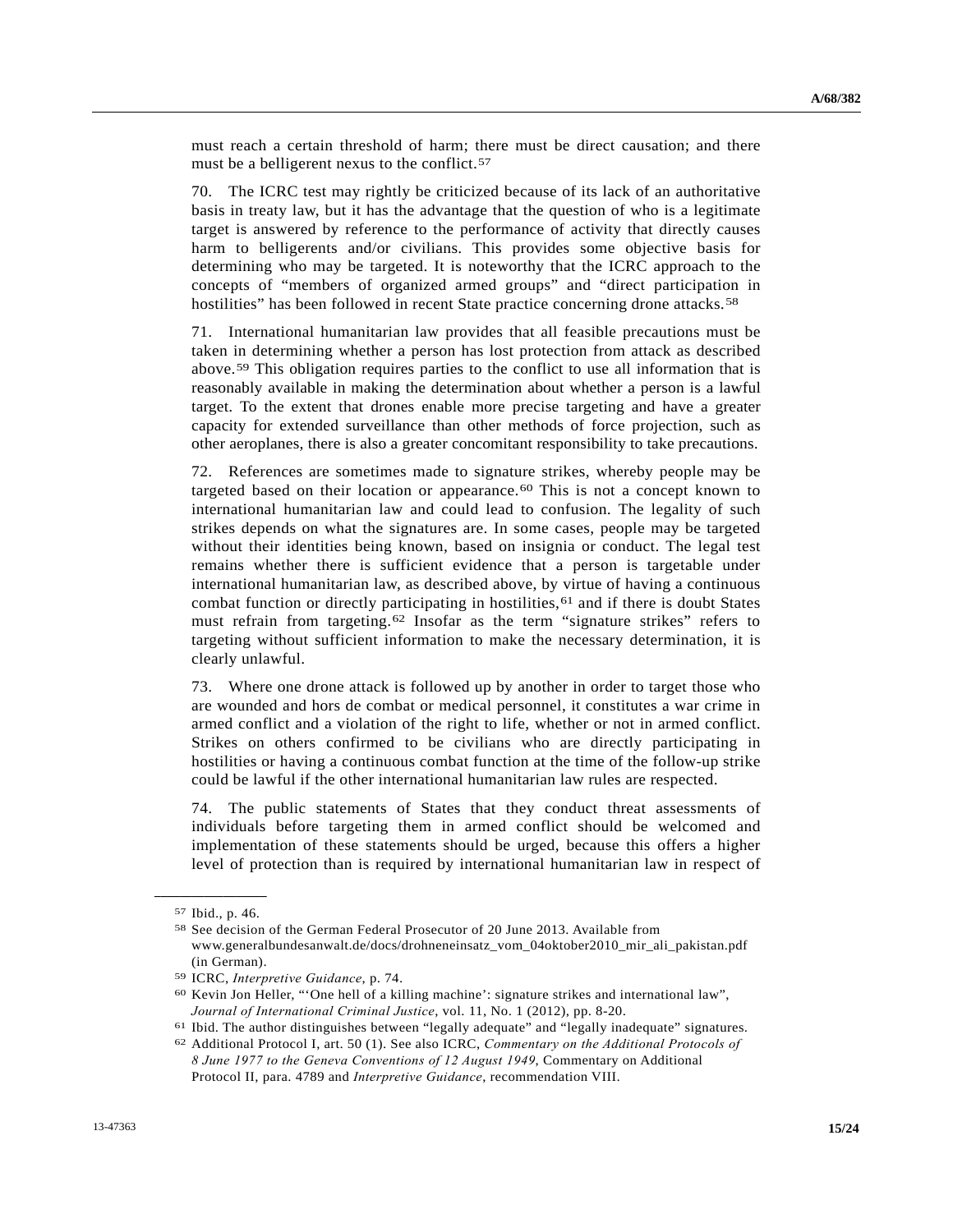legitimate targets.[63](#page-15-0) The proviso is that the situation must be correctly classified as an armed conflict; if the requirements posed for a non-international armed conflict are not met, a threat assessment is not enough, and the more rigorous conditions of self-defence under international human rights law must be met.

### **(f) Requirement of proportionality**

75. Drones come from the sky, but leave the heavy footprint of war on the communities that they target.[64](#page-15-1) The claims that drones are more precise in targeting cannot be accepted uncritically, not least because terms such as "terrorist" or "militant" are sometimes used to describe people who are in truth protected civilians. The principle of proportionality protects those civilians who are not directly targeted but nevertheless may bear the brunt of the force used. According to this principle, it is prohibited to carry out an attack which may be expected to cause incidental loss of civilian life, injury to civilians, damage to civilian objects, or a combination thereof, which would be excessive in relation to the concrete and direct military advantage anticipated.[6](#page-15-2)5 By implication, where it is not excessive, such losses are regarded as incidental ("collateral") damage and are not prohibited, provided that international humanitarian law rules have been respected. The risk to civilians may be exacerbated where drone strikes are carried out far away from areas of actual combat operations, especially in densely populated areas, and unsuspecting civilians may suddenly find themselves in the line of fire.

76. Avoiding collateral damage requires taking all feasible precautions to prevent or minimize incidental loss of civilian lives and information-gathering relating to possible civilian casualties and military gains.[66](#page-15-3)

### **(g) Question of whether international humanitarian law requires a capture rather than kill approach**

77. Recent debates have asked whether international humanitarian law requires that a party to an armed conflict under certain circumstances consider the capture of an otherwise lawful target (i.e. a combatant in the traditional sense or a civilian directly participating in hostilities) rather than targeting with force. In its Interpretive Guidance, ICRC states that it would defy basic notions of humanity to kill an adversary or to refrain from giving him or her an opportunity to surrender where there manifestly is no necessity for the use of lethal force.<sup>[67](#page-15-4)</sup>

<span id="page-15-1"></span><span id="page-15-0"></span><sup>63</sup> See www.theguardian.com/world/2013/may/23/obama-drones-guantanamo-speech-text. 64 International Human Rights and Conflict Resolution Clinic at Stanford Law School and Global

Justice Clinic at New York University School of Law, "Living under drones: death, injury, and trauma to civilians from US drone practices in Pakistan" (2012), available from http://livingunderdrones.org/wp-content/uploads/2012/10/Stanford-NYU-LIVING-UNDER-DRONES.pdf.

<span id="page-15-2"></span><sup>65</sup> Additional Protocol I, art. 51 (5) (b).

<span id="page-15-3"></span><sup>66</sup> Additional Protocol I, art. 57.

<span id="page-15-4"></span><sup>67</sup> ICRC, *Interpretive Guidance*, p. 82.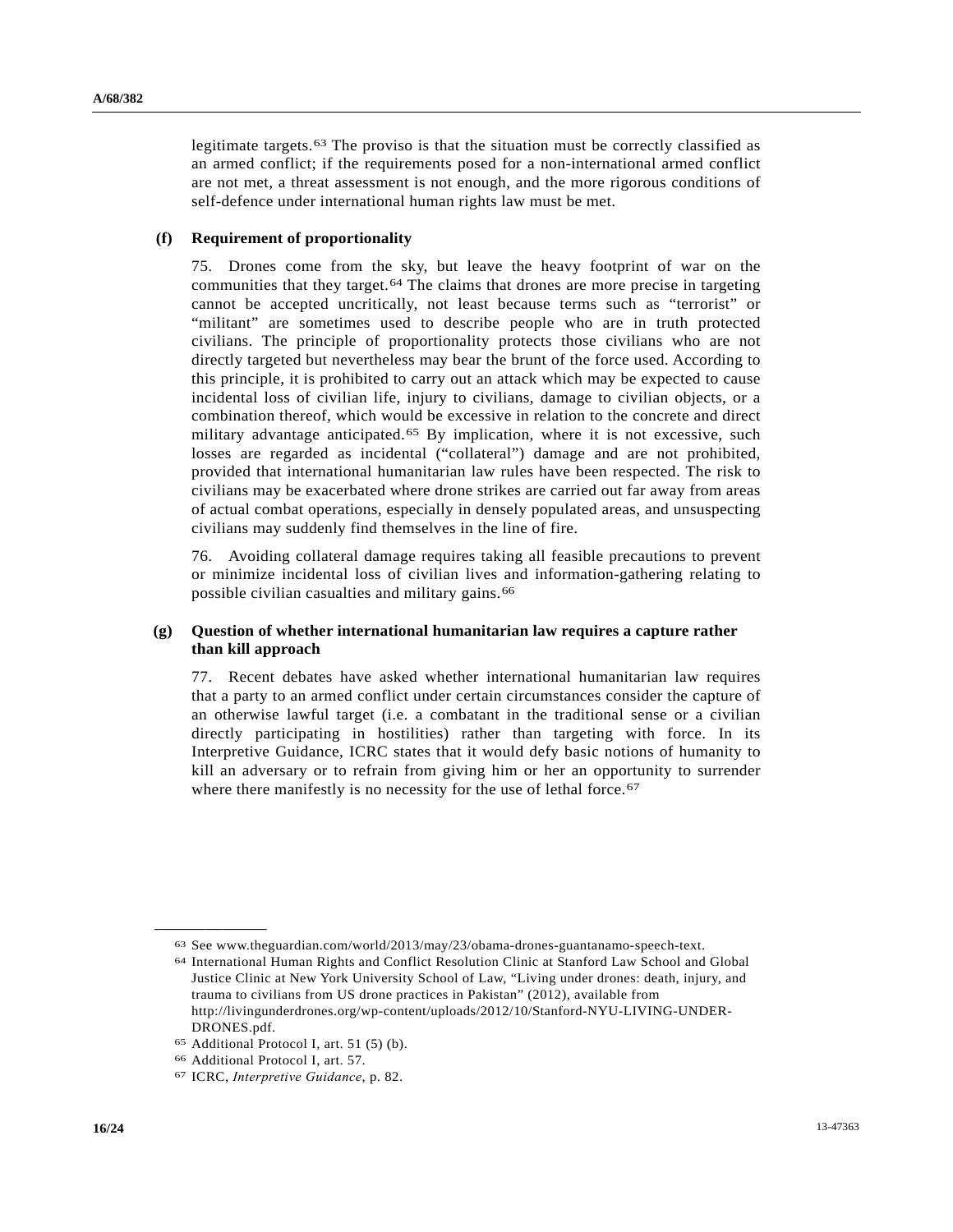78. The articulation of this principle has been controversial.[68](#page-16-0) It has been criticized for its alleged misrepresentation of the current  $lex$  *lata*,<sup>[69](#page-16-1)</sup> in particular on the basis that it suggests that the principle of military necessity sits above every rule of international humanitarian law in a limiting manner, rather than simply as a consideration that has already been factored into the rules.[70](#page-16-2) In other words, so the argument goes, States have already decided that it is necessary and proportionate to target combatants on the basis of their status alone.

79. It is too early to determine in which direction the controversy around this concept will be resolved. The issue will likely remain relevant in the context of modern anti-terrorism measures where individuals or small groups may be isolated in territory far away from the conflict zone, which may even be controlled by the State party or its allies.[71](#page-16-3) The ICRC approach has been applied in some recent State practice on drone attacks[7](#page-16-4)2 and at least one other State that uses drones has stated that, as a matter of policy, it will not use lethal force when it is feasible to capture a terror suspect.[7](#page-16-5)3

## **D. Protecting sovereignty and people: restrictions on the use of force in foreign territory**

80. In addition to the rules of international humanitarian law and international human rights law that must be strictly observed in any drone strike, the use by one State of drones to target individuals located in another State will be lawful only where it complies with the rules on the use of inter-State force. While international humanitarian law and international human rights law are aimed at protecting the individuals concerned, the law on the use of inter-State force serves primarily to protect the legal rights of States, including the right and interest of the State to have the lives of its citizens and inhabitants protected from aggressive acts. It can thus indirectly serve to protect life by containing the geographical spread of conflict.

81. Article 2 (4) of the Charter of the United Nations and customary international law prohibit the threat or use of inter-State force, subject to limited exceptions. A State may consent to the use of force on its territory by another State. The Charter also allows action taken in self-defence.[74](#page-16-6)

<span id="page-16-0"></span><sup>68</sup> See Dapo Akande, "Clearing the fog of war? The ICRC's Interpretive Guidance on Direct Participation in Hostilities", *International and Comparative Law Quarterly*, vol. 59, No. 1 (January 2010), pp. 180 and 191.

<span id="page-16-1"></span><sup>69</sup> See Michael N. Schmitt, "The Interpretive Guidance on the Notion of Direct Participation in Hostilities: a critical analysis", *Harvard National Security Journal*, vol. 1 (2010), pp. 5 and 39-43. 70 Michael N. Schmitt, "Military necessity and humanity in international humanitarian law:

<span id="page-16-2"></span>preserving the delicate balance", *Virginia Journal of International Law*, vol. 50, No. 4 (2010), pp. 795 and 835.

<span id="page-16-3"></span><sup>71</sup> Ryan Goodman, "The power to kill or capture enemy combatants", *European Journal of* 

<span id="page-16-5"></span>

<span id="page-16-4"></span>*International Law*, vol. 24 (2013) (forthcoming).<br><sup>72</sup> Decision of the German Federal Prosecutor of 20 June 2013.<br><sup>73</sup> United States, Office of the President, "Fact sheet: U.S. policy standards and procedures for the use of force in counterterrorism operations outside the United States and areas of active hostilities", 23 May 2013.

<span id="page-16-6"></span><sup>74</sup> The Security Council can also authorize the use of force. Humanitarian intervention without Council approval is a controversial ground for the use of inter-State force.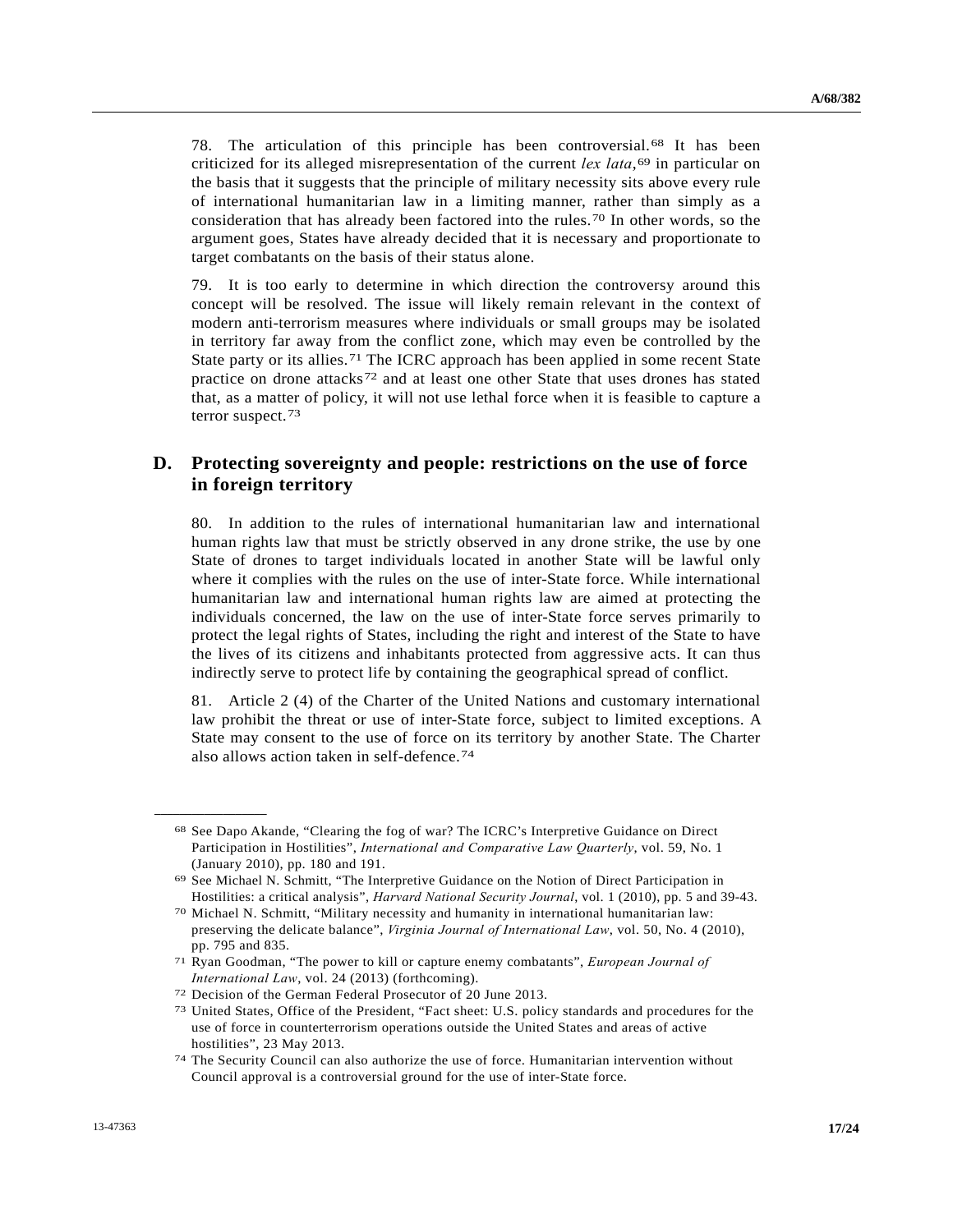### **1. Consent**

82. Only the State's highest government authorities have the power to give consent to use force. It is not sufficient to obtain consent from regional authorities or from particular agencies or departments of the Government.[7](#page-17-0)5 Where there is a difference of view between the highest authorities in the Government and lower-level officials, the view of the higher-level officials should be taken as determinative.

83. While there is no requirement that consent be made public, it must nevertheless be clear between the States concerned that consent is being given to a use of force, and the parameters of that consent should also be made clear. Consent must be given in advance.[76](#page-17-1) Moreover, consent must be freely given and clearly established. It must be actually expressed by the State rather than merely presumed on the basis that the State would have consented if it had been asked. Consent may be vitiated by error, fraud, corruption or coercion.<sup>[7](#page-17-2)7</sup>

84. Once consent to the use of force is withdrawn, the State conducting the targeting operations is bound by international law to refrain from conducting any further operations from that moment.[7](#page-17-3)8 States cannot consent to violations of international human rights law or international humanitarian law on their territory.

### **2. Self-defence**

85. The use of drones on the territory of other States has also been justified on the basis of self-defence (including where consent was not given or is unclear). International law poses stringent requirements on the use of force in self-defence. Under Article 51 of the Charter and customary international law, a State may invoke self-defence to justify its use of force to target individuals in another State's territory when an armed attack occurs or (see below) is imminent. The International Court of Justice has confirmed that, for an attack to constitute an armed attack and thus enable the State's right to use force in self-defence, the scale and effects of the attack must reach a certain threshold of gravity.[79](#page-17-4)

86. In addition, the State claiming to be acting in self-defence must satisfy the dual requirements of necessity and proportionality, grounded in customary international law. These requirements, as defined in the context of the use of inter-State force, are closely linked to the aim of a lawful act of self-defence. Thus, necessity and proportionality mean that self-defence must not be retaliatory or punitive; the aim should be to halt and repel an attack.[80](#page-17-5) Action taken lawfully in self-defence, such as the use of drones to target individuals in another State's territory, must serve the purpose of halting and repelling an armed attack and must be both necessary and proportionate to that end.

<span id="page-17-0"></span><sup>75</sup> See International Law Commission, Draft articles on responsibility of States for internationally wrongful acts, commentary to article 20.

<span id="page-17-1"></span><sup>76</sup> Ibid.

<sup>77</sup> Ibid., para. 6.

<span id="page-17-4"></span><span id="page-17-3"></span><span id="page-17-2"></span>

<sup>78</sup> See *Armed Activities on the Territory of the Congo*. 79 *Nicaragua v. United States of America, Judgment, I.C.J. Reports 1986*, p. 14, para. 191, *Oil Platforms (Islamic Republic of Iran v. United States of America), Judgment, I.C.J. Reports 2003*, p. 161, paras. 51 and 62.

<span id="page-17-5"></span><sup>80</sup> See Declaration on Principles of International Law concerning Friendly Relations and Cooperation among States in accordance with the Charter of the United Nations (General Assembly resolution 25/2625, annex).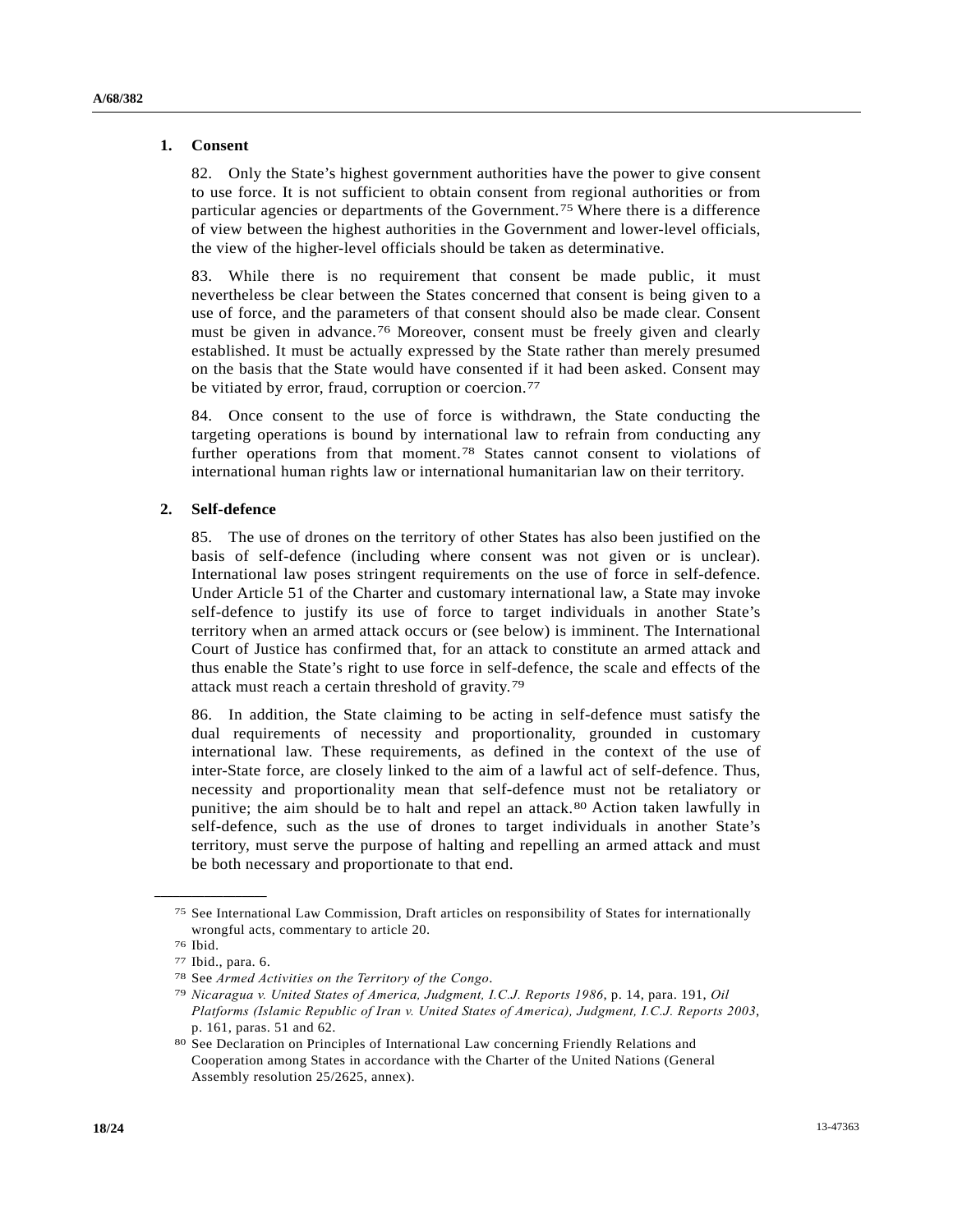87. Article 51 recognizes the right to self-defence where an armed attack occurs, but also refers to self-defence as an inherent right of States. This has given rise to arguments that the right to self-defence under customary law is not displaced by the Charter. The argument that an anticipatory attack against an imminent threat is also permissible rests on this basis (see [A/59/565](http://undocs.org/A/59/565) and Corr.1, paras. 188-192). Under the proper interpretation of Article 51, however, this may be done only in response to an existing threat. It may not be done pre-emptively to prevent a threat from arising in the future. The necessity of the self-defence, in the well-known phrase, must be instant, overwhelming and leaving no choice of means, no moment of deliberation.[8](#page-18-0)1 The body of opinion and State practice that reject the concept of anticipatory self-defence altogether should be noted, and serve at least as a confirmation of the limited scope of the exception.[82](#page-18-1)

88. Before 11 September 2001, the claim that force could be used in self-defence in response to an armed attack by a non-State group whose acts were not attributable to a State was not supported — or rather, not entertained — by most commentators. The International Court of Justice also did not follow this view of the law in *Nicaragua*.[8](#page-18-2)3 State practice since 11 September, however, suggests that international law may now permit such a notion.<sup>[8](#page-18-3)4</sup>

89. There is an emerging view that the level of violence necessary to justify a resort to self-defence ought to be set higher when it is in response to an attack by non-State actors than to an attack by another State.[85](#page-18-4) This specific intensity requirement for the definition of an armed attack must be met vis-à-vis each host State on whose territory action in self-defence is taken.<sup>[86](#page-18-5)</sup>

90. The right to self-defence persists only for so long as it is necessary to halt or repel an armed attack and must be proportionate to that aim. In determining what is necessary to bring an attack to an end and what is a legitimate objective for selfdefence, however, States are not entitled to continue to act in self-defence until the absolute destruction of the enemy is achieved, such that the enemy poses no longterm threats.

91. It has been argued that self-defence against an armed group on the territory of another State is permissible only if the host State is unable or unwilling to act against that group.[87](#page-18-6) This follows from the requirement that action taken in selfdefence must be necessary. The test of unwillingness or inability can therefore not refer to an independent justification for the use of force on foreign soil, but at best constitute part and parcel of a claim to self-defence. Moreover, in determining

<span id="page-18-1"></span><span id="page-18-0"></span><sup>81</sup> Letter from Mr. Webster to Lord Ashburton, 6 August 1842, in R. Y. Jennings, "The *Caroline*  and *McLeod* cases", *American Journal of International Law*, vol. 32, No. 1 (January 1938). 82 Christine Gray, *International Law and the Use of Force* (Oxford, United Kingdom, Oxford

University Press, 2008), pp. 160-161.

<span id="page-18-2"></span><sup>83</sup> *Nicaragua v. United States*; *Legal Consequences of the Construction of a Wall in the Occupied Palestinian Territory*, para. 139. 84 See Security Council resolutions 1368 (2001) and 1373 (2001).

<span id="page-18-4"></span><span id="page-18-3"></span><sup>85</sup> The Chatham House Principles of International Law on the Use of Force by States in Self-Defence (2005), principle 6; and Leiden Policy Recommendations on Counter-terrorism and International Law, Grotius Centre for International Legal Studies (2010), para. 38.

<span id="page-18-5"></span><sup>86</sup> Kreß, "Some reflections on the international legal framework governing transnational armed conflicts", p. 251.

<span id="page-18-6"></span><sup>87</sup> Daniel Bethlehem, "Self-defence against an actual or imminent armed attack by non-State actors", *American Journal of International Law*, vol. 106, No. 4 (2012), pp. 770 and 776.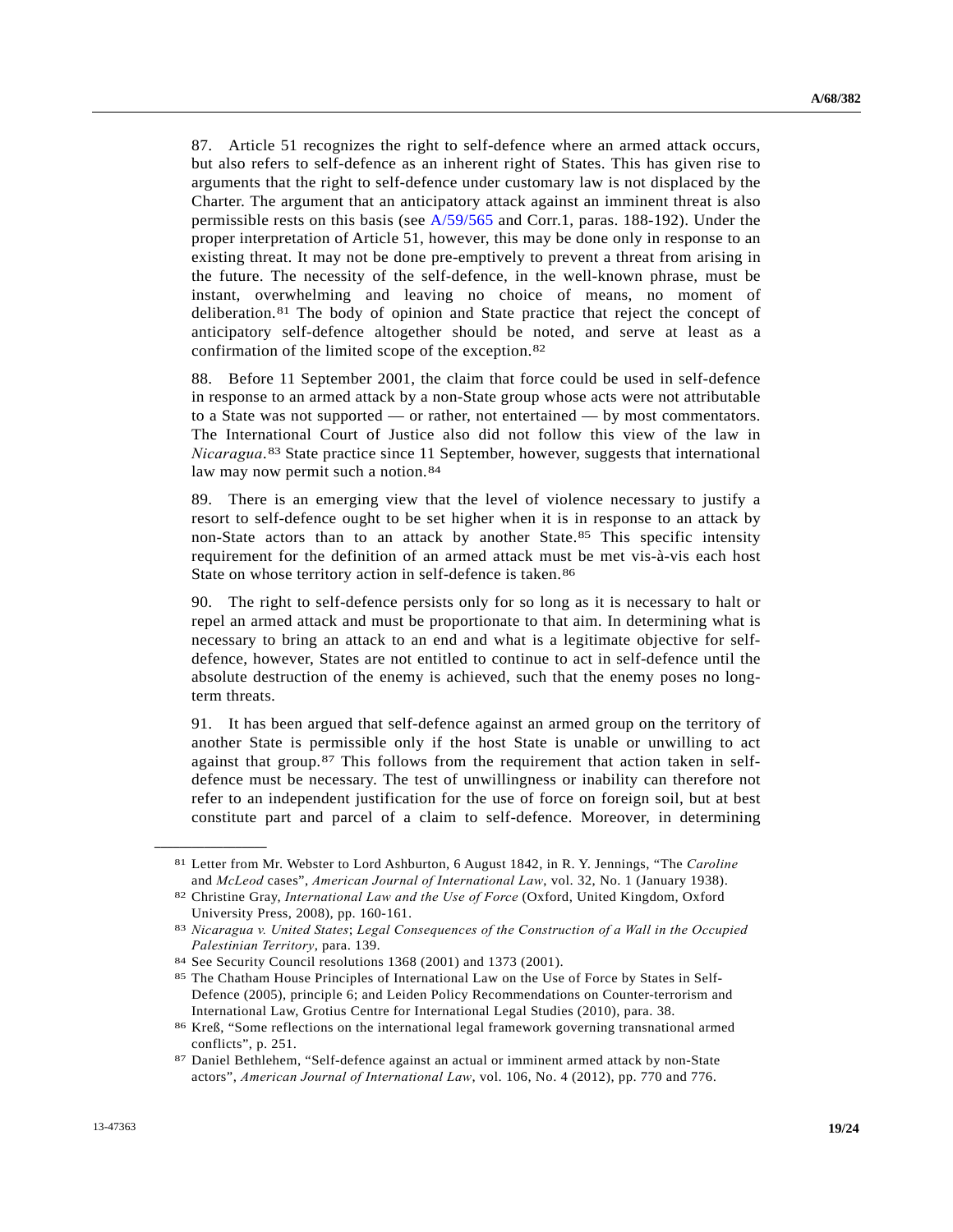whether a State is unable or unwilling to take action, the State acting in self-defence might be required to request such action before the commencement of acts taken in self-defence, to establish that it is necessary.

92. Importantly, the imminence requirement in international human rights law that stipulates that life may be taken only to protect life is not to be conflated with the requirement of imminence in the law governing the use of force on foreign territory under Article 51 of the Charter. The former is a condition required for all uses of lethal force to be lawful under international human rights law. The latter applies under the doctrine of anticipatory self-defence and would allow the use of self-defence where an attack is imminent.<sup>[8](#page-19-0)8</sup>

93. Article 51 makes it clear that measures adopted by States in exercise of selfdefence must be reported to the Security Council.[8](#page-19-1)9 This can be seen as posing an obligation of transparency and justification to the international community, placing the issue formally on the agenda of the Council and recognizing its role. All States Members of the United Nations have an obligation under its founding treaty to submit such reports. While failure to report will not render unlawful an otherwise lawful action taken in self-defence, the absence of a report may be one of the factors indicating whether the State in question was itself convinced that it was acting in self-defence.[9](#page-19-2)0 According to Article 51, the right to exercise self-defence shall continue until the Council has taken measures necessary to maintain international peace and security.

94. In addition to its transparency function, it could be argued that the rationale for this reporting requirement is to contribute towards the protection of the legal rights of sovereignty by the international community, given that the State using force is required to offer its justification for that use of force. By extension, it may be concluded that a State must report afresh when the material facts have changed, for example, where self-defence is used as a basis for the use of force on the territory of a new State, or new parties are added to the conflict.

## **E. Accountability and transparency**

#### **1. International human rights law**

95. The modern concept of human rights is based on the fundamental principle that those responsible for violations must be held to account. A failure to investigate and, where applicable, punish those responsible for violations of the right to life in itself constitutes a violation of that right.<sup>[9](#page-19-3)1</sup>

<span id="page-19-0"></span><sup>88</sup> Contrast United States, Department of Justice, White Paper, "Lawfulness of a lethal operation directed against a U.S. citizen".

<span id="page-19-1"></span><sup>&</sup>lt;sup>89</sup> Nicaragua v. United States, para. 235; Armed Activities in the Territory of the Congo, para. 145.<br><sup>90</sup> Nicaragua v. United States, para. 200.<br><sup>91</sup> European Court of Human Rights, *Kaya v. Turkey*, application No. 2272

<span id="page-19-2"></span>

<span id="page-19-3"></span><sup>19</sup> February 1998, paras. 86-92; Human Rights Committee, general comment No. 31 (2004), para. 15; *McCann and others v. United Kingdom*, para. 169.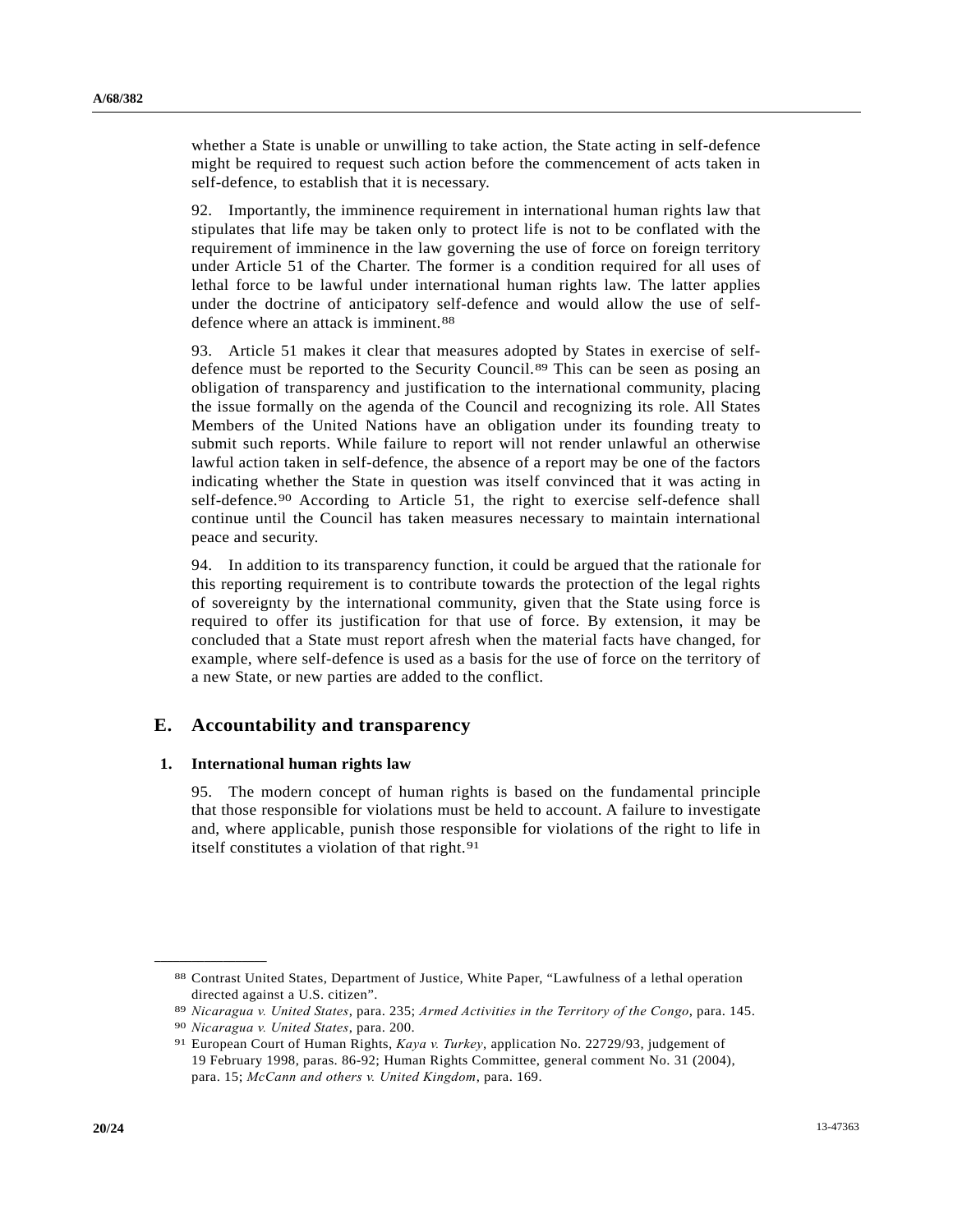96. Legal and political accountability are dependent on public access to the relevant information.[9](#page-20-0)2 Only on the basis of such information can effective oversight and enforcement take place. The first step towards securing human rights in this context is transparency about the use of drones.

97. A lack of appropriate transparency and accountability concerning the deployment of drones undermines the rule of law and may threaten international security.[9](#page-20-1)3 Accountability for violations of international human rights law (or international humanitarian law) is not a matter of choice or policy; it is a duty under domestic and international law.[94](#page-20-2)

98. The various components of transparency[95](#page-20-3) require that the criteria for targeting and the authority that approves killings be known and that drone operations be placed in institutions that are able to disclose to the public the methods and findings of their intelligence, criteria used in selection of targets and precautions incorporated in such criteria.

99. One of the criticisms levelled against the current drone programmes has been the absence of an official record regarding the persons killed. States must also give guarantees of non-repetition and give effect to the right to reparations of victims of drone strikes.

100. Drone victims, just as any other human rights victims, and society at large have a right to have access to information relating to allegations of human rights violations and their investigation.[9](#page-20-4)6 The Human Rights Council has emphasized the need under international human rights law for transparency, highlighting victims' right to know the truth about the perpetrators, their accomplices and their motives there.[9](#page-20-5)7 Likewise, during an armed conflict, relatives of persons killed or missing have the right to know the fate of their relatives.<sup>[9](#page-20-6)8</sup>

#### **2. International humanitarian law**

<span id="page-20-2"></span><span id="page-20-1"></span><span id="page-20-0"></span>**\_\_\_\_\_\_\_\_\_\_\_\_\_\_\_\_\_\_** 

101. A parallel obligation to investigate and, where appropriate, punish those responsible in respect of cases of alleged war crimes exists under international

<sup>92</sup> Principles on the Effective Prevention and Investigation of Extra-legal, Arbitrary and Summary Executions, para. 16.

<sup>93</sup> Melzer, *Human Rights Implications of the Usage of Drones*, p. 4. 94 Report of the Secretary-General's Panel of Experts on Accountability in Sri Lanka (12 April 2011). Available from www.un.org/News/dh/infocus/Sri\_Lanka/POE\_Report\_Full.pdf.

<span id="page-20-3"></span><sup>95</sup> See Philip Alston, "The CIA and targeted killings beyond borders", *Harvard National Security Journal*, vol. 2, No. 2 (2011), p. 287.<br><sup>96</sup> See Inter-American Court of Human Rights, *"Mapiripán Massacre" v. Colombia*, judgement of

<span id="page-20-4"></span><sup>15</sup> September 2005, para. 238.

<span id="page-20-5"></span><sup>97</sup> Human Rights Council resolution 9/11, preamble and para. 1; International Convention for the Protection of All Persons from Enforced Disappearance, art. 24 (2); Commission on Human Rights resolution 2005/66.

<span id="page-20-6"></span><sup>98</sup> Additional Protocol I, art. 32 and ICRC, Commentary on article 32 of Additional Protocol I, para. 1197; Additional Protocol I, art. 33 and ICRC, Commentary on article 33 of Additional Protocol I, para. 1222; Geneva Convention relative to the Protection of Civilian Persons in Time of War (Fourth Geneva Convention), art. 138.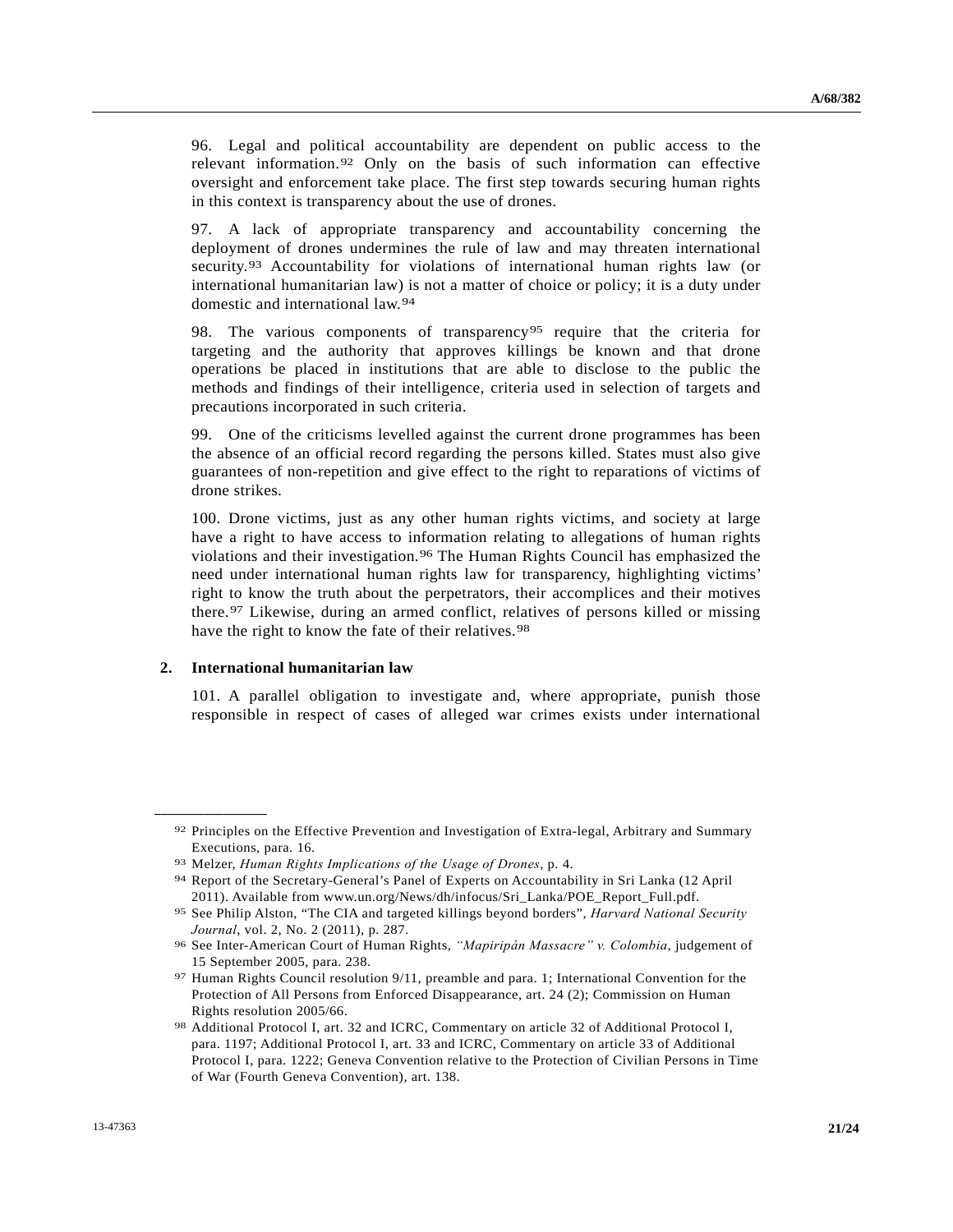humanitarian law.[9](#page-21-0)9 Whenever there are reasons to query whether violations of international humanitarian law may have occurred in armed conflict as a result of a drone strike, such as the incorrect designation of persons as targetable or disproportionate civilian harm, accountability demands at least a preliminary investigation.[1](#page-21-1)00 Civilian casualties must be determined and should be disclosed.

# **IV. Conclusions**

102. The legal framework for maintaining international peace and the protection of human rights is a coherent and well-established system, reflecting norms that have been developed over the centuries and have withstood the test of time. Even though drones are not illegal weapons, they can easily be abused. The central norms of international law need not, and should not, be abandoned to meet the new challenges posed by terrorism. On the contrary, that drones make targeted killing so much easier should serve as a prompt to ensure a diligent application of these standards, especially in view of the likely expansion in the number of States with access to this technology in the future.

103. The use of drones by States to exercise essentially a global policing function to counter potential threats presents a danger to the protection of life, because the tools of domestic policing (such as capture) are not available, and the more permissive targeting framework of the laws of war is often used instead.

# **V. Recommendations**

### **A. General**

<span id="page-21-0"></span>**\_\_\_\_\_\_\_\_\_\_\_\_\_\_\_\_\_\_** 

104. **The established international legal framework for the use of force (international human rights law, international humanitarian law and inter-State force) should be regarded as setting forth an adequate framework for the use of armed drones.**

105. **It is a matter of concern that there is uncertainty about which States are developing and acquiring armed drones. States should be transparent, and be called upon to be transparent by the international community and by domestic actors in this regard.**

<sup>99</sup> Geneva Convention for the Amelioration of the Condition of the Wounded and Sick in Armed Forces in the Field (First Geneva Convention), art. 49; Geneva Convention for the Amelioration of the Condition of Wounded, Sick and Shipwrecked Members of Armed Forces at Sea (Second Geneva Convention), art. 50; Geneva Convention relative to the Treatment of Prisoners of War (Third Geneva Convention), art. 129; Fourth Geneva Convention, art. 146; Additional Protocol I, art. 85; Security Council resolution 827 (1993) establishing the International Criminal Tribunal for the Former Yugoslavia and Statute of the Tribunal, art. 2; Security Council resolution 955 (1994) establishing the International Criminal Tribunal for Rwanda and Statute of the Tribunal, art. 4; Rome Statute of the International Criminal Court, art. 8 (2) (a).

<span id="page-21-1"></span><sup>&</sup>lt;sup>100</sup> The Public Commission to Examine the Maritime Incident of 31 May 2010, Second Report — Turkel Commission, "Israel's mechanisms for examining and investigating complaints and claims of violations of the laws of armed conflict according to international law" (February 2013), p. 256.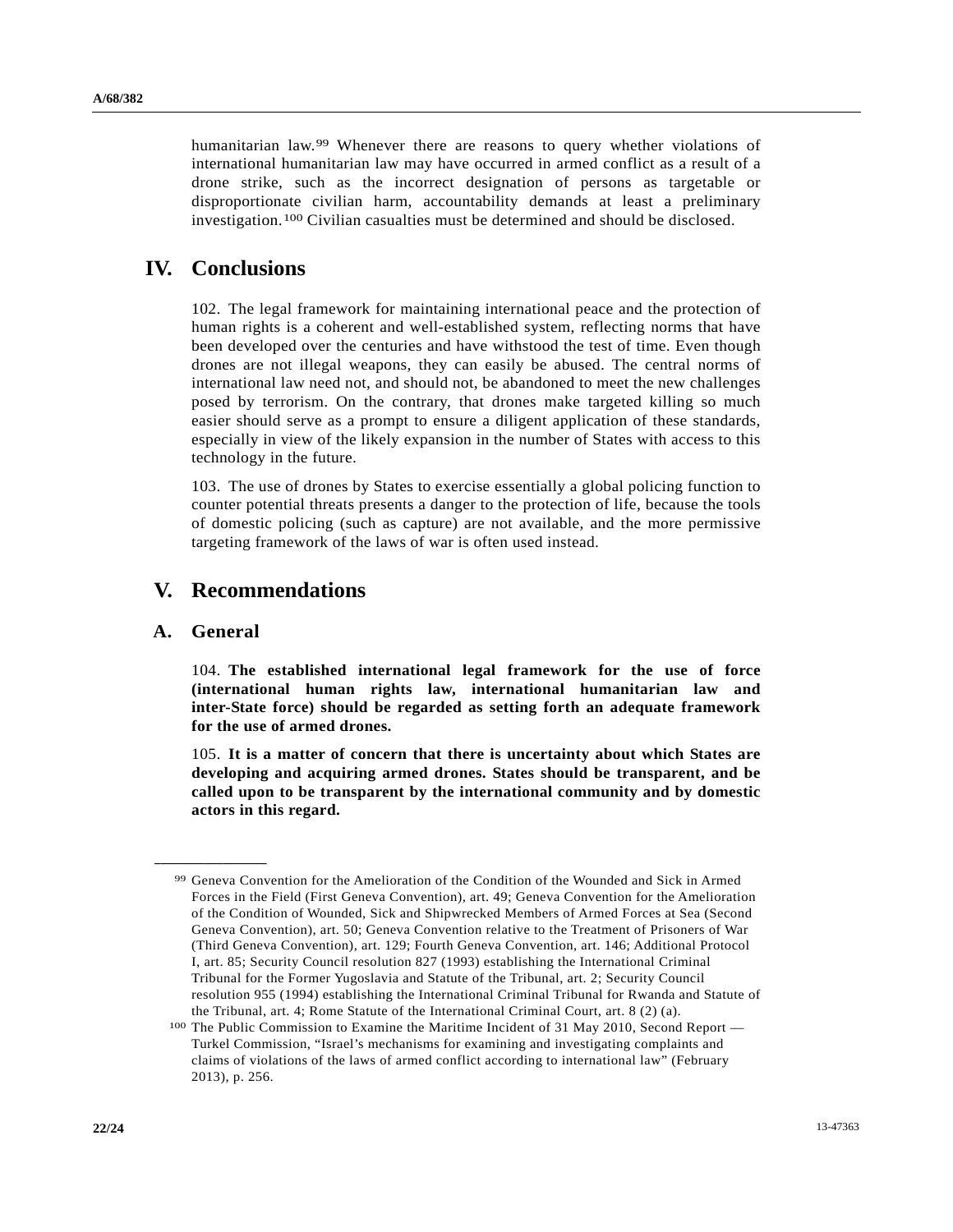## **B. To the United Nations**

106. **Even where self-defence is exercised in accordance with the Charter of the United Nations, Security Council endorsement is desirable. The role of the Council in ensuring multilateral supervision of the use of armed drones should be strengthened.**

107. **The Security Council should seek transparency from States on the reasons for self-defence when invoked, if this is neither provided nor clear.** 

## **C. To States using armed drones**

108. **States must be transparent about the development, acquisition and use of armed drones. They must publicly disclose the legal basis for the use of drones, operational responsibility, criteria for targeting, impact (including civilian casualties), and information about alleged violations, investigations and prosecutions.**

109. **States must bring their practices and policies in line with international standards, including their standing orders and rules of engagement as well as their targeting norms. This includes adhering to the rule, in the context of international humanitarian law, that if there is doubt whether a person is a civilian, the person must be considered a civilian.**

110. **States must ensure meaningful oversight of the use of drones and, where appropriate, investigation and accountability as well as reparations for their misuse.**

111. **States must recognize the extraterritorial applicability of human rights treaties, in addition to the global applicability of the right to life on the basis of customary law and the general principles of international law, including during armed conflict.**

112. **Drone operators must not be placed within a chain of command that requires them to report within institutions that are unable to disclose their operations.**

113. **States that invoke the right to self-defence to use inter-State force should submit a report to the Security Council pursuant to Article 51 of the Charter in respect of each State on whose territory they use force. If a conflict is extended to the territory of a new State, a new report should then be submitted.**

114. **Whether or not they recognize this as a legal obligation, States should capture rather than kill during armed conflict where feasible.** 

## **D. To States on whose territory armed drones are used**

115. **States must continue to honour their own human rights obligations and recognize that they cannot consent to the violation of human rights or international humanitarian law by foreign States. They must recognize that the duty to protect the right to life of their subjects rests primarily with them. States must investigate allegations of violations of the right to life through drone killings and provide redress where applicable.**